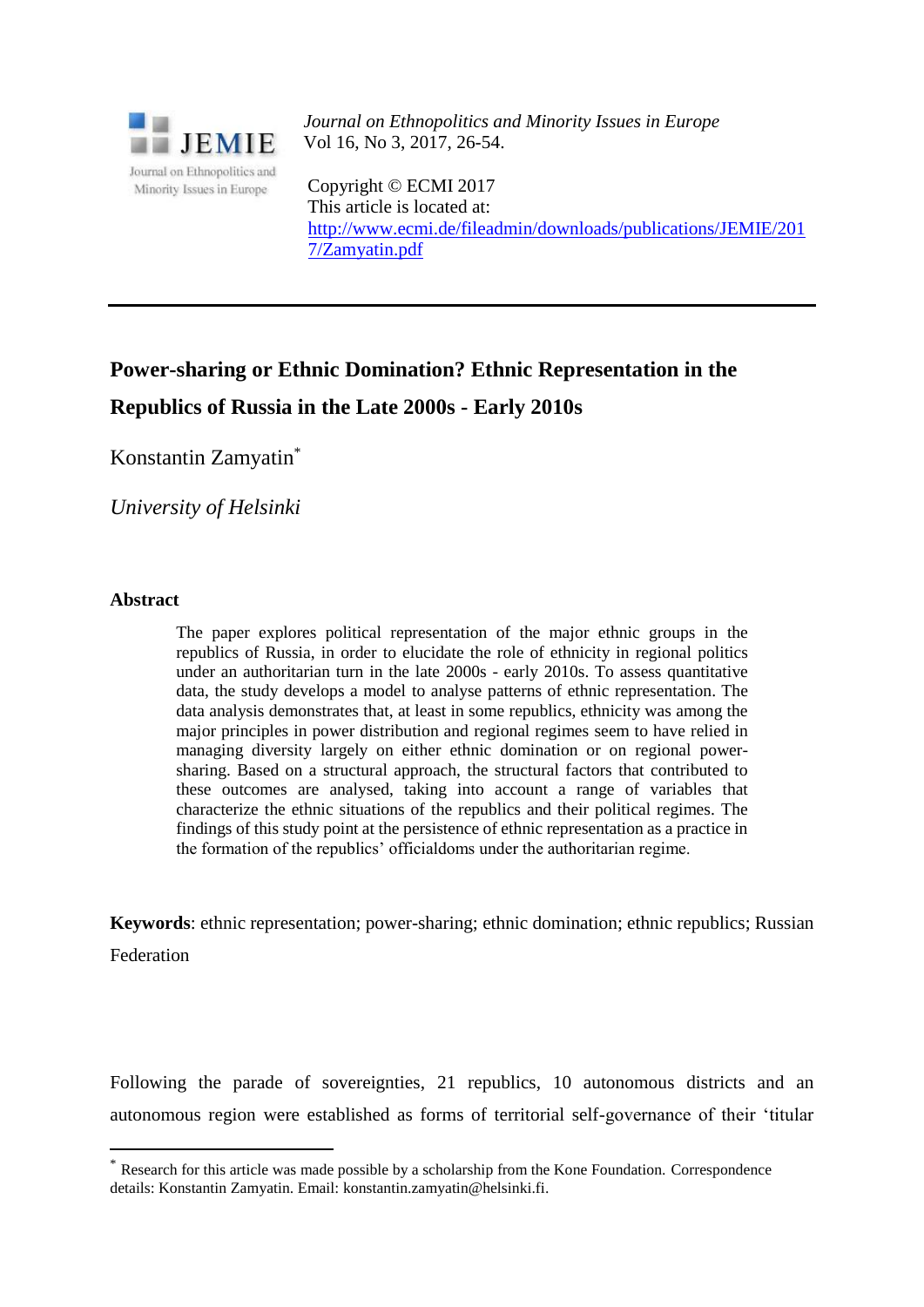nation(alitie)s' alongside regular ('non-ethnic') federation units in the early 1990s (Zamyatin, 2016: 25-27). 'Titular' ethnic elites became dominant in the leadership of many republics. The recentralization of the 2000s reduced the republics' autonomy and by the 2010s resulted in the demise of federalism. Did 'titular' elites still remain dominant in the republics? To shed light on the access of elites to power in ethnic republics of Russia in the late 2000s – early 2010s, this study aims at quantitatively assessing the level of ethnic representation in the republics' top officialdom.

The period of the late 2000s – early 2010s is interesting for study, because substitution of the last Yeltsin-era heavy-weight heads of republics with the new ones in 2010 had its impact also on power distribution in republics without significantly disturbing the equilibrium in ethnic representation. Since autumn 2015, several heads of republics were arrested during the anticorruption campaign or otherwise sacked and substituted for 'outsiders', which might have marked a new era in regional ethnopolitics, when the role of ethnicity as a consideration in appointments diminished. In this study, the ruling groups that are under exploration are those that occupied formal positions in the 2007/2011-2011/2015 electoral cycle: the precise years vary among the republics.

What patterns of ethnic representation emerged in the republics? In the first part, the paper will present the data of a comparative study of ethnic representation across republics. Hanna Pitkin identified among the dimensions of political representation descriptive and substantive representation (Pitkin, 1967). This study assesses ethnic representation operationalized as a 'descriptive representation', when the ethnic identity of public officials and politicians is taken as an indicator of representation that substitutes their standing for the group interests. The assessment of substantial representation, when the representatives also act in relation to particular interests of an ethnic group, is not taken in the scope of this study, inter alia, because the analysis does not focus on the outcomes of the political process, such as passing legislation on ethnic issues.

In focus of the analysis is the contrast between the shares of the titular and the Russian populations and their representation in the parliaments and governments of the republics. I will use the combination of positional and biographical approaches of the elite theory to study the information on ethnic background of elected deputies and government officials attainable in open sources and available expert reports. An unavoidable shortcoming of the option of studying descriptive representation is that only a probabilistic argument can be made, because the representatives may act only out of their own interests, as portrayed in instrumentalist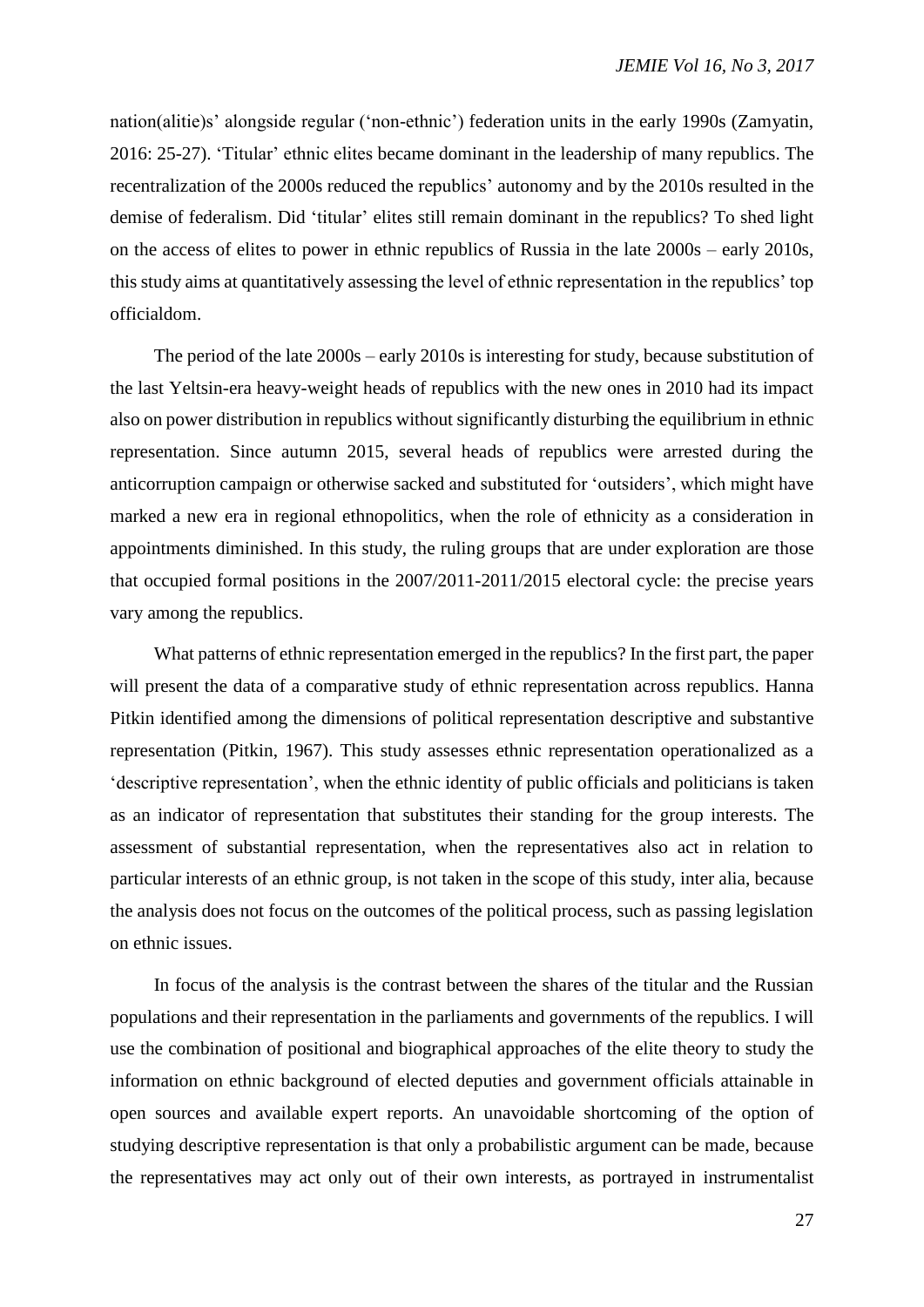accounts. Further, given the context-specific character of ethnic allegiances, there is a danger of essentializing ethnicity by overstating the deepness of ethnic cleavages and divisions among the elites and in the populations.

For many ethnic groups in Russia, social cohesion is enhanced by the processes of assimilation that make ethnic identities less salient and the issue of ethnic representation less relevant. Ethnic issues were central to the political agenda only in some republics and often only at the time of major events, such as the adoption of their constitutions, but also then ethnic elites rarely acted as a consolidated force. More often, regional elites competed and reached a coalition of the second-order sub-elite groups or even 'clans', where ethnicity was one among the binding principles (Salagaev and Sergeev, 2013). Usually the divide between 'titular' and 'Russian' segments of regional elites had less political salience than their belonging to the 'party of power' united under the regional leader. In this study, the different segments of regional political elites that acted as 'representatives of their people', proposing their solutions to ethnic and linguistic issues at the time of critical junctures, are conventionally referred to, accordingly, as 'titular elites' vs 'Russian (regional) elites' (Zamyatin, 2015: 352).

The study will develop a model to systematize and analyse the patterns of representation and hypothesize about the state of ethnic relations in individual republics that these data reveal. Throughout the post-Soviet period, Russia pursued a combination of approaches to diversity management, but since the 2010s there was a clear shift in the predominant strategy from accommodation to integration and assimilation (Zamyatin, 2016: 43-44). Ethnic republics themselves are the pillar of the accommodationist approach. Russia's federal design significantly restricted their jurisdiction to manage diversity through the creation of the political institutions based on ethnicity, but up to the 2010s the Kremlin rarely interfered directly into regional ethnic politics.

Thus, the republics settled the issue of ethnic representation at the level of informal practices, which makes categorization difficult. In Russian public discourse, the phenomena of varying 'regional approaches to diversity management' remains unnamed. Many elite members themselves continue to share essentialist beliefs about ethnic identities that are implicit in the vocabulary of political discourse. As part of the nationalist rhetoric, some politicians characterized the overrepresentation of the titular elites in republics as 'ethnocracy'. This concept is ideologically charged and faulty in semantics: the substitution of 'demos' with 'ethnos' does not work, because of the central role of elites in regional politics.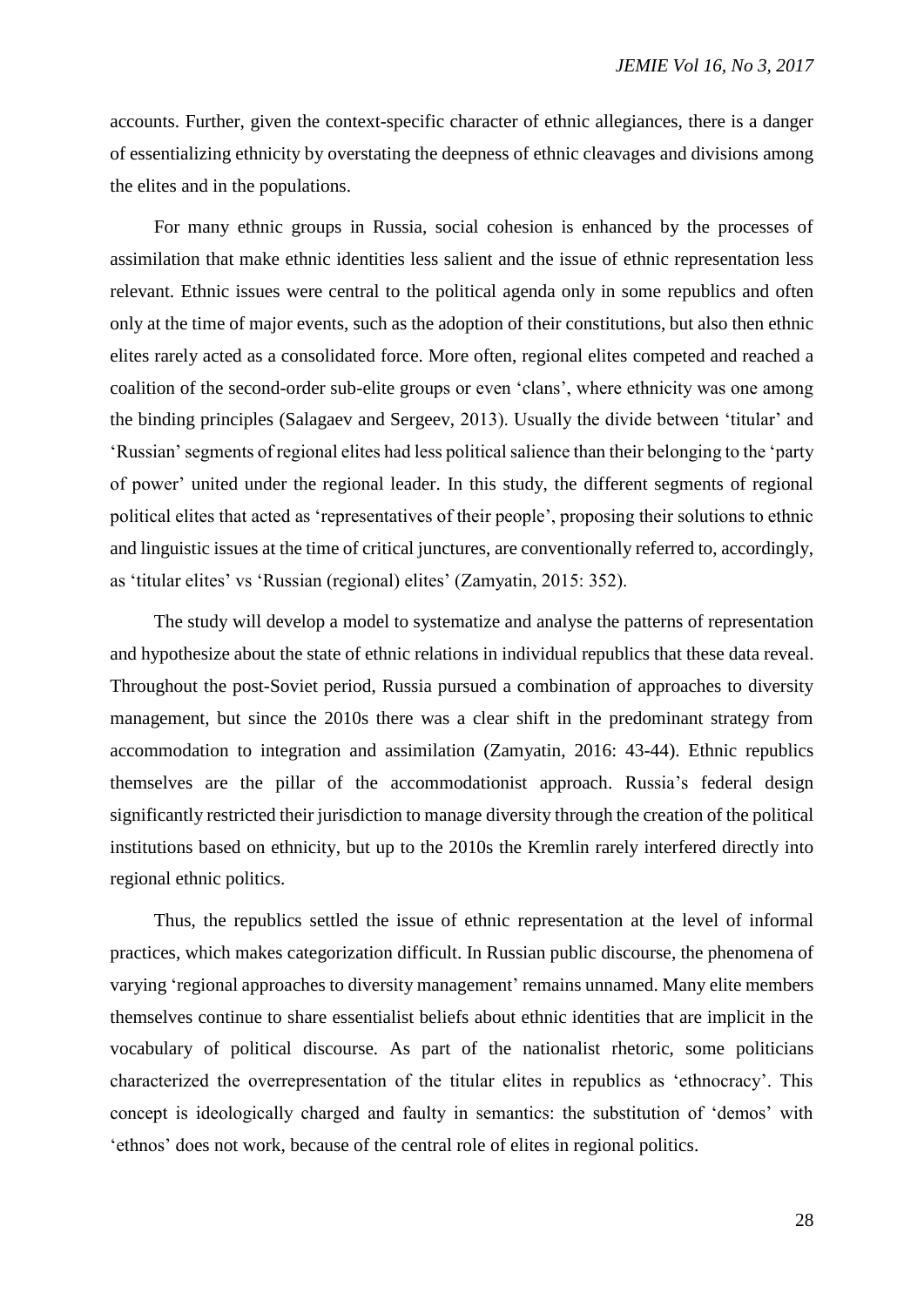I will hypothesize about regional approaches based only on the analysis of the quantitative data and will not qualitatively substantiate the conceptualization, which remains a matter for further research. I will not invent new categories but, instead, will employ with some qualifications the existing terms like 'minority inclusion', 'power-sharing' or 'domination' for designating the approaches not as normative but only as *descriptive categories* (for a similar classification of forms of minority representation see Bieber, 2010).

Power-sharing and domination are the opposite approaches, while inclusion is a category to depict in-between cases. This, however, does not necessarily imply that the first is a democratic and the second an authoritarian approach. The most famous form of power-sharing that was proposed as a democratic strategy of conflict resolution in an ethnically divided society is consociationalism developed by Arend Lijphart (1977). However, authoritarian regimes also rely on power-sharing to ensure their stability. Similarly, domination is pursued both under the democratic and authoritarian rule (McGarry, 2010: 37). Further, the approaches have both a vertical dimension in the context of the centre-periphery relations and a horizontal dimension in regional politics. I will only study the horizontal non-institutionalized arrangements in republics that amounted to domination or tacit agreements that envisaged regional executive power-sharing (O'Leary, 2008; Bieber, 2010).

Why might certain patterns of ethnic representation have emerged? From the constructivist perspective, 'instrumentalist' thinkers see interests and human agency as the driving force of identity construction, and 'institutionalists' argue that the social structures create identities. Arguably, the agency factors are more characteristic of the Russian ethnopolitics in the periods of the 1990s and 2000s, when the role of ethnic mobilization and 'ethnic entrepreneurship' was decreasing with the progress of the state-building from its stages of sovereignization and decentralization to recentralization, while the establishment of superpresidentialism also in the republics conditioned their specific of party politics and ethnic voting, intra-elite competition and network effects. Thus, structural factors are crucial for study of regional ethnopolitics in the period of the late 2000s – early 2010s.

Hence, in the second part, the paper will analyse the data patterns based on the cleavage structure theory that seeks to explain political outcomes by the character of identity divisions in society, whether the population is divided into complementary or cross-cut identity groups. Cross-cutting cleavages are said to enhance social cohesion and reinforcing cleavages contributes to the political salience of ethnic identities, producing more segmented societies (Lijphart, 1977; Horowitz, 1985). The study will explore how the levels of ethnic representation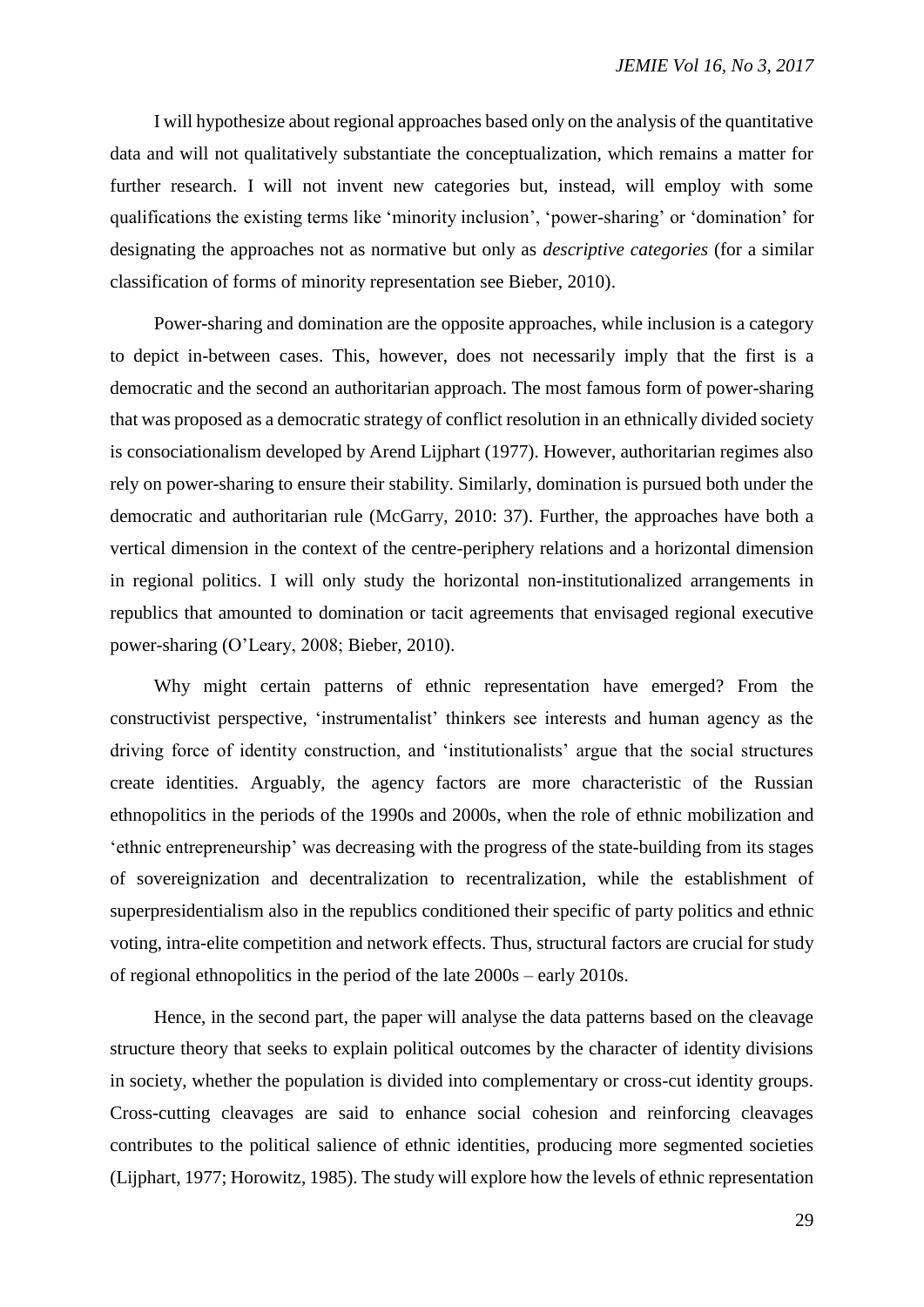depended on some structural variables that characterize the ethnic situations of the republics and their political regimes. A low level of political competition largely contributed to domination, and a higher competition contributed to power-sharing.

# **1. Ethnicity and representation**

#### *1.1 Approaches and difficulties in studying representation*

In the early 2000s, the Kremlin started 'federal reforms' that aimed at the recentralization of the state through building the 'vertical of power' and resulted in a decline of federalism in Russia. The 'institutionalist' understanding that the existence of 'ethnic institutions', such as the republics themselves, reinforces alternative ethno-national identities justified the accompanying nation-building efforts. The depoliticization of ethnicity and its removal from the public domain included the abolishment or at least deformalization of the professional requirements of language knowledge and other ethnic institutions (Zamyatin, 2016: 36-38). While indication of one's ethnic self-identification was preserved in the population censuses, the practice of official monitoring of the data on ethnic identity in virtually all other public contexts was stopped. Nevertheless, as will be shown below, the relevance of ethnicity in the political context persists, although it varies from one republic to another. By definition, a blind spot of the institutionalist approach in studying ethnic phenomena is that it does not provide tools to explore informal practices in 'cadre policy'.

How is it still possible to study the ethnicity of members of the ruling groups? In general, the data on the ethnic background of the first figures in the regions is typically publicly known. So is the data on ethnicity of the second, third and fourth positions of government head, chairman of legislature and mayor of the capital city. In part of executive officials and civil servants, the data on ethnic representation in individual republics and other regions is often collected by the authorities, but rarely disclosed, because, especially since the 2000s, it is viewed as politically sensitive and potentially inhibiting for 'inter-ethnic accord'. When accessible, practically no sources give a systematic set of data that could be used for comparisons across regions. The compilation of the dataset is the practical task of the current study.

A further complication is that the 1990s were characterized by a frequent change of regional leadership, with the exception of some heads of the republics in power for over two decades until mid-2000s up to 2010. At the lower stories of the apparatus, regular change of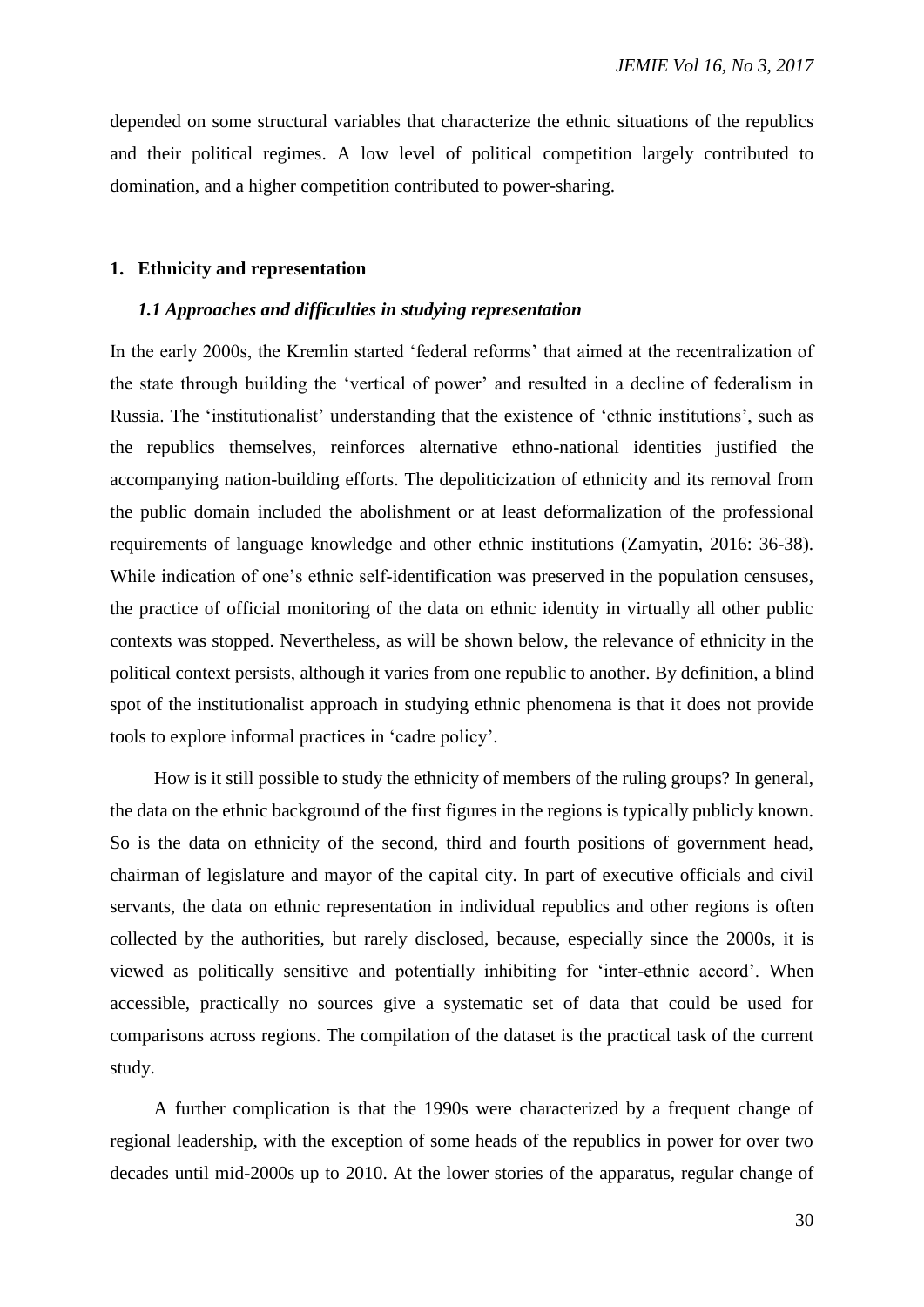deputies after serving their terms and the rotation of government officials, especially among the ministers, was also typical. It would be possible to produce a meaningful set of data for any given moment but not a dynamic picture which would be patchy by the lack of similarity in data. It makes more sense to go beyond everyday politics and give a snapshot of the recent situation and then to interpret the patterns from a long-time perspective.

Similarly, representation assessed solely by one's formal position in the institutional structure incompletely stands for one's political clout, because the importance of informal power networks grew over time behind the façade of institutions. Nevertheless, this is a sufficient indicator for the purpose of this study which is based on the assumption that ethnic segments of elites were similarly represented in formal and informal networks.

The distinction between formal and informal ethnic representation is meaningful also because typically domination was camouflaged by the appointment of at least some minority representatives to formal positions to emphasize the political representativeness and responsiveness of the ruling groups even if in reality domination was sustained, often through informal channels. At the same time, informal networks could enhance ethnic representation because these included trusted persons from one's earlier career stages. For example, for titular representatives these were often rural career paths. This study did not take the task of following this distinction because some fluctuation in representation creates noise in the data but does not disrupt the patterns that tended to be at the margins of the scale ending either in domination or power-sharing. A more nuanced approach to reveal the layers of formal and informal ethnic representation remains a topic for further research.

## *1.2 Methods and focus groups*

One method that provides a shortcut for a first approximation of ethnic representation in an authoritarian situation is to focus on studying the ethnic background of the chief executives. However, the balanced appointment practice was often preserved also under the strong presidencies at the lower stories of the state apparatus. Thus, another method is to identify the ethnic background of members of the ruling groups, including regional parliamentarians, heads of regional executive authorities, and sometimes also heads of municipalities. While parliamentarians are usually under public scrutiny, less available in open sources is the data on ethnicity of the other two categories of public officials.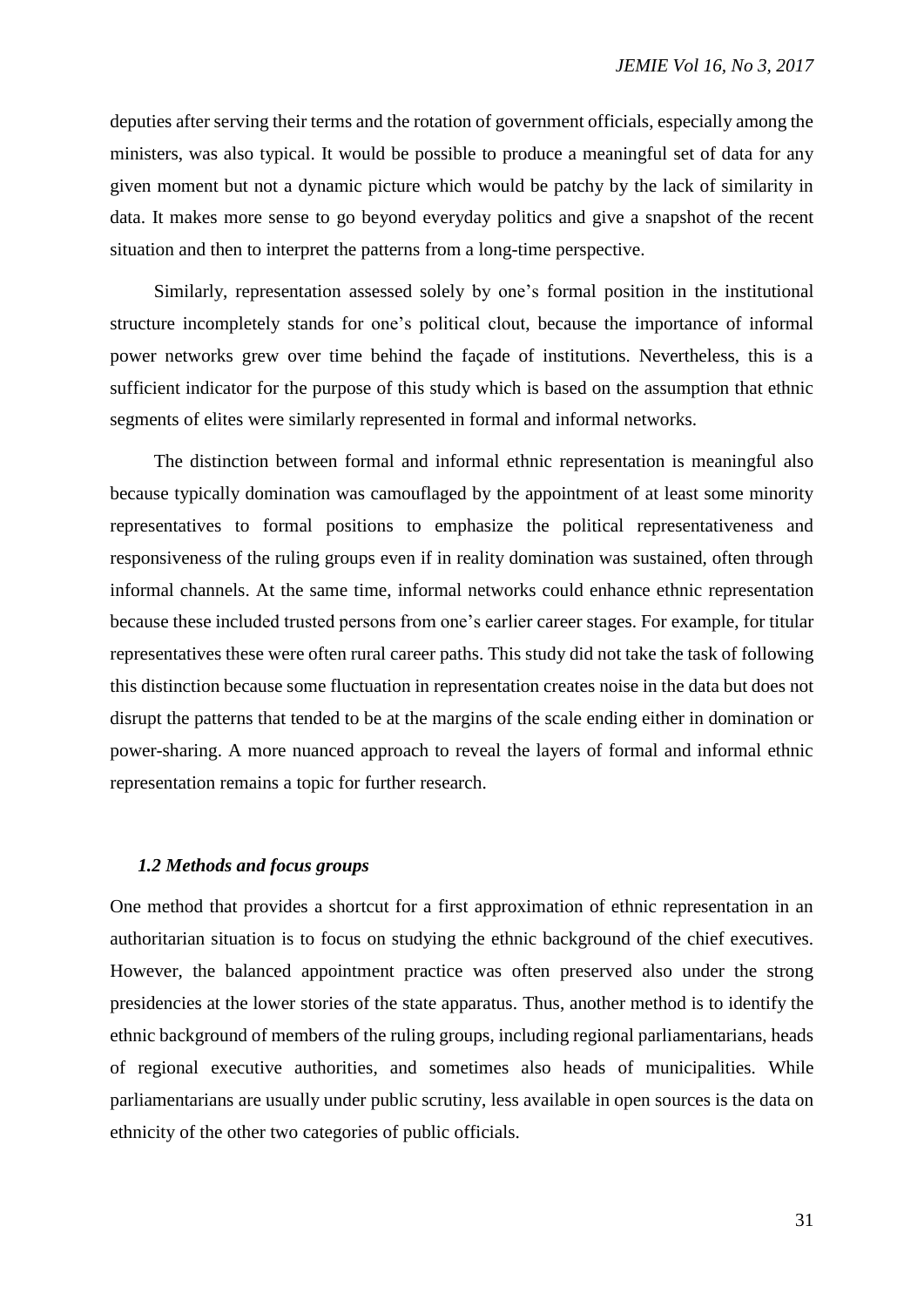A further complication regarding heads of executive authorities and agencies is whether one should focus exclusively on the study of the ethnic background of the prime-minister and ministers or also on deputy prime-ministers and deputy ministers as well as heads of governmental agencies. A wider focus would make sense, because the latter categories qualify as 'leading officials' and, thus, members of the ruling groups. When forming the regional government and ministries, the principle of proportional representation of the major groups is often observed along other considerations. For example, posts of minister and first deputy minister would be shared between individuals representing the largest groups. Another advantage of a wider focus is that this way the cluster of the executive branch would be roughly of the same size as that for the legislature, which, according to the 2010 federal law, had to be standardized across the regions in the following electoral cycle. Thus, a wider focus would have made comparisons more consistent.

However, deputy prime-ministers and deputy ministers are a much less public group and their ethnic background is often not disclosed, which makes a cross-regional study near to impossible. In addition, the cabinet as a collected body includes only heads of executive authorities. Heads of executive authorities and their deputies do not have equal standing, and in some places the ethnic background of the heads of authorities might be a sufficient indicator representing the lower stories, also because in some contexts s/he might hire a team consisting of co-ethnics. Further, a significant part among the regional government members are heads of branches of the federal authorities, including law-enforcement agencies, where proportionality is far less observed by default due to their rotation from other regions and members of the titular group are typically less represented. The same is valid in regard to the judicial authorities that are in the federal competence and, thus, not in the focus of this study.

A study focus on an ethnic background of municipal elites would have made sense, because this level is the closest to the population and governing bodies tend to resemble its ethnic composition the most. Regional capital cities are typically well-to-do entities and have the bulk of the regional population. For that reason, some sources list head of capital city among the first officials of republics. Titular populations in some republics traditionally reside in rural areas, while the Russians often are in the majority in the capital city. However, the factual subordination of municipalities to regional authorities signified a virtual lack of local selfgovernment. Thus, a mechanic summation of municipal elites with other regional elites misrepresents the overall structure of the ruling groups in these republics.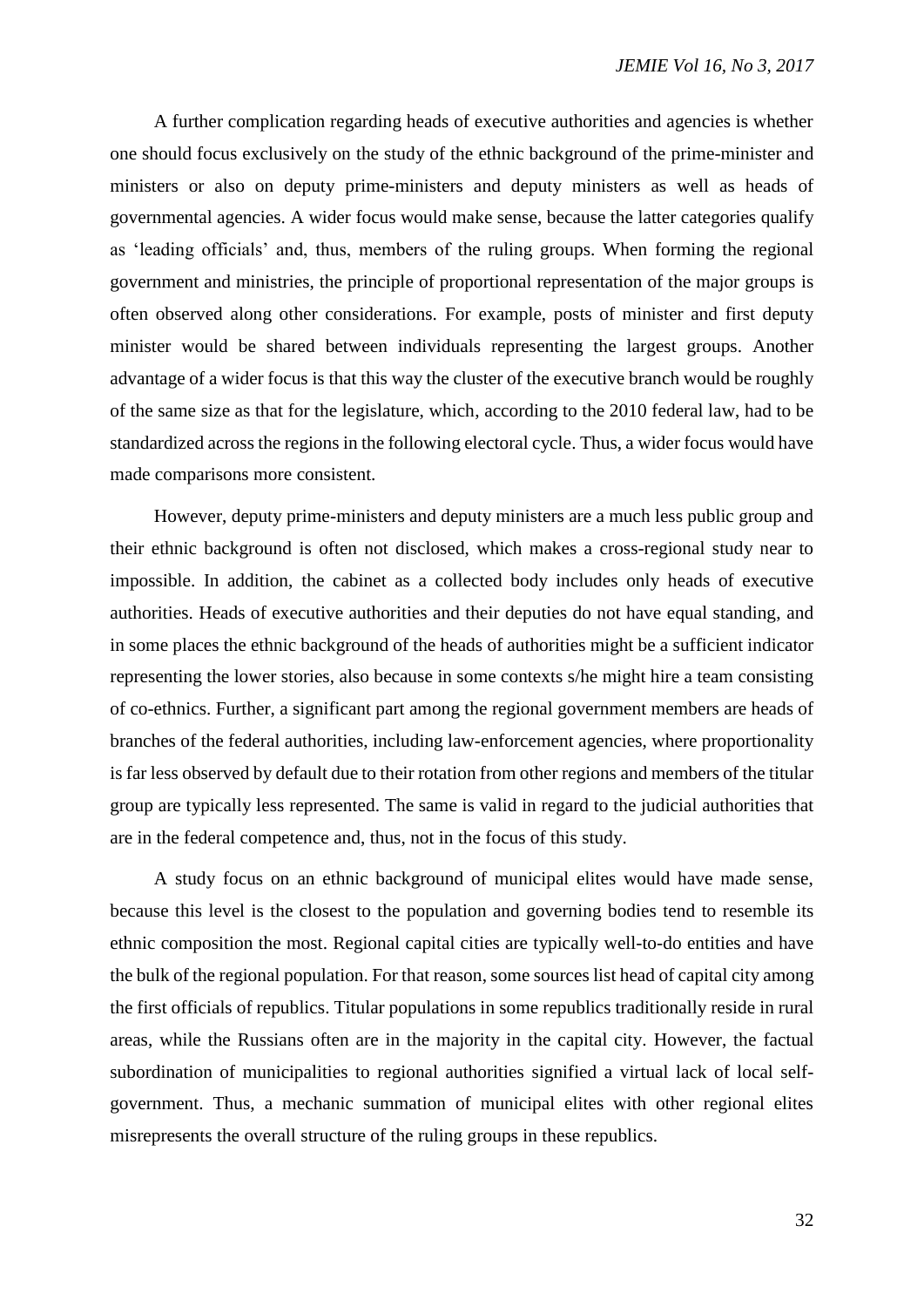The second method is suitable for exploring the balance of power both under democratic conditions with its representation of many group interests, and under an authoritarian regime, because the principle of ethnic representation tends to be proliferated from chief executives downwards to the level of heads and deputy heads in the executive branch, and often even among the public servants. In practice, this study produces data on two dozen ministers in some republics and the data on three or four dozen ministers and heads of government agencies (when available, also their deputies) in some other republics. Despite this varying volume, the shares are comparable, because ethnic representation does not presumably differ in ministries and government agencies. Thus, this study uses the combination of the two methods.

#### *1.3 Sources and the data on ethnic representation*

The major source of the data are reports of regional experts based on open sources and available from publications of the Institute of Ethnology and Anthropology of the Russian Academy of Sciences. A semi-official source (Romanov and Stepanov, 2013) is the closest there is to a systematized set, but the method is not explained, only shares are given and no raw data is presented to cross-check the calculation. The publication lopsidedly tends to underestimate the share of ethnic Russians among the elites, overemphasizing titular overrepresentation, but interprets overrepresentation of the Russian elites as a natural order of things. It is not explicitly stated which segment was included into the ruling group in focus, but one can deduce that these were regional parliamentarians, ministers and heads of municipalities. For example, analysing the data on ethnic background of the ruling group of Tatarstan, three clusters of elites were given and, inter alia, 24% of ethnic Russians were marked among parliamentarians. This is outdated data, as the accurate data on the number of ethnic Russian parliamentarians in Tatarstan for the period should be 32% (Tishkov and Stepanov, 2013b: 87).

The data for the republics of the North Caucasus Federal District originate mostly from Tishkov and Stepanov (2013a), for Chechnya and Ingushetia from Kosikov (2012) and for Kabardin-Balkaria from Tishkov and Stepanov (2010) and Tenov and Atlaskirov (2014). The data on the two republics of the Southern Federal District originate for Adygea after the 2006 elections from Golosov (2012) and Ivanov (2007) and for Kalmykia from Ulinova (2011). Only the data on deputies of the republics of the Volga and North-Western Federal Districts are available for Bashkortostan and Tatarstan from Tishkov and Stepanov (2013b), for Udmurtia from Tishkov and Stepanov (2013c), for Mari El from Zamyatin (2015), for Mordovia from my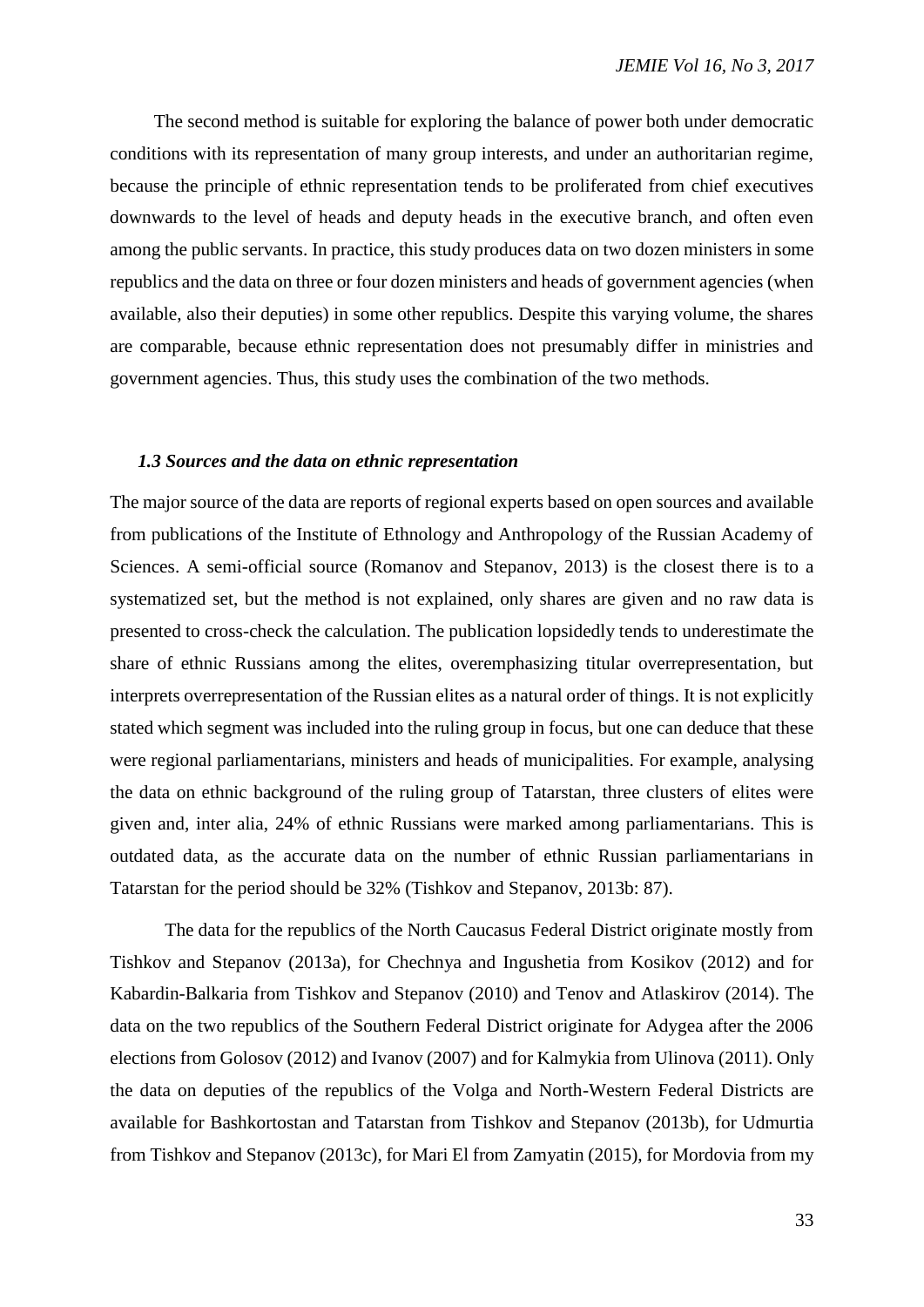analysis based on official data, and only on titular deputies for Komi from Tishkov and Stepanov (2009) and for Karelia from the data officially presented at the 7th Congress of the Karelian People (2013). The data on Chuvashia, Bashkortostan and Tatarstan are discussed in the next section. For the lack of other data, the unreliable aggregated data from Romanov and Stepanov (2013) is used on the share of the ethnic Russians among the ruling groups in Udmurtia, Mari El, Mordovia and Bashkortostan. The available data on the republics of the Far East and Siberian Federal Districts are for Buryatia, Sakha (Yakutia) and Tuva from Ochirova (2011) and for Khakassia and Altay from Ivanov (2007).

The accumulated data set on the numbers of individuals in power positions by their ethnicity is presented in Table 1.

| North<br>1) | 2)    | 3)      | 4)             | 5)                       | 1) Europe-       | 2)            | 3)   | 4)             | 5)                       | 1) Siberia/ | 2)   | 3)            | 4)   | 5) |
|-------------|-------|---------|----------------|--------------------------|------------------|---------------|------|----------------|--------------------------|-------------|------|---------------|------|----|
| Caucasus    | total | titular | Russian        | 3rd                      | an part          |               |      |                |                          | Far East    |      |               |      |    |
| Adygea      | $\%$  | $\%$    | n/a            | $\overline{\phantom{a}}$ | Karelia          | 50            | 8    | n/a            | $\overline{\phantom{0}}$ | Khakassia   | $\%$ | $\%$          | $\%$ |    |
| 2006/2007   | $\%$  | $\%$    | $\%$           | $\overline{\phantom{a}}$ | 2011             | n/a           | n/a  | n/a            | $\overline{\phantom{a}}$ | 2007        | $\%$ | $\%$          | $\%$ |    |
| Kalmykia    | 23    | 18      | $\overline{4}$ | $\overline{\phantom{a}}$ | Komi             | 30            | 6    | n/a            | $\overline{\phantom{a}}$ | Altay       | $\%$ | $\%$          | $\%$ |    |
| 2011        | 20    | 12      | 8              | $\overline{\phantom{a}}$ | 2007             | n/a           | n/a  | n/a            | $\overline{\phantom{0}}$ | 2007        | $\%$ | $\%$          | $\%$ |    |
| <b>KChR</b> | 72    | 37      | 17             | 11                       | Udmurtia         | 90            | 13   | 67             | 7                        | Buryatia    | $\%$ | $\%$          | $\%$ |    |
| 2009        | $\%$  | $\%$    | $\%$           | $\%$                     | 2012             | $\%$          | $\%$ | $\%$           | $\overline{\phantom{0}}$ | 2007        | $\%$ | $\%$          | $\%$ |    |
| $KBR+$      | 72    | 39      | 15             | 15                       | Mari El          | 52            | 15   | 29             | $\mathbf{1}$             | Sakha (Y)   | $\%$ | $\%$          | $\%$ |    |
| 2009/2012   | %     | $\%$    | $\%$           | $\%$                     | 2009             | $\%$          | $\%$ | $\%$           | $\overline{\phantom{0}}$ | 2008        | $\%$ | $\%$          | $\%$ |    |
| N. Ossetia  | 70    | 61      | 7              | $\overline{\phantom{a}}$ | Mordovia         | 51            | 11   | 32             | 4                        | Tuva        | $\%$ | $\frac{0}{0}$ | $\%$ |    |
| 2009        | 31    | 26      | 4              | $\overline{\phantom{a}}$ | 2007/2009        | $\%$          | $\%$ | $\%$           | $\overline{\phantom{0}}$ | 2006        | $\%$ | $\%$          | $\%$ |    |
| Dagestan    | 90    | 27      | n/a            | 14                       | <b>Bashkorto</b> | $\frac{0}{0}$ | $\%$ | $\%$           | $\%$                     |             |      |               |      |    |
| 2010        | 25    | 6       | 3              | $\overline{4}$           | stan $2008$      | 38            | 21   | 12             | $\overline{2}$           |             |      |               |      |    |
| Chechnya    | 41    | n/a     | $\overline{2}$ | $\overline{\phantom{a}}$ | Chuvashia        | 47            | 35   | 12             | $\overline{\phantom{a}}$ |             |      |               |      |    |
| 2011        | 30    | n/a     | 1              | $\overline{\phantom{a}}$ | 2011             | 21            | 19   | $\overline{2}$ | $\overline{\phantom{a}}$ |             |      |               |      |    |
| Ingushetia  | 27    | n/a     | $\mathbf{1}$   | $\overline{\phantom{a}}$ | Tatarstan        | 98            | 67   | 31             | $\overline{\phantom{0}}$ |             |      |               |      |    |
| 2011        | 18    | n/a     | 0              | $\overline{\phantom{a}}$ | 2009/2010        | 29            | 27   | $\overline{2}$ | $\overline{\phantom{a}}$ |             |      |               |      |    |

Table 1. The numbers of individuals by their ethnicity in the republics' parliaments and governments.

Note: 1) In the first column, the republic's title is given together with the first year of the parliament work and the year for the government. In addition, a separate year for the government is given, if noticeably different. The republics are concentrated in three large geographical areas: the Volga-Ural Region and the European North, the North Caucasus and nearby, and Siberia and the Far East, and are grouped accordingly.

2) The data on the total numbers of regional parliamentarians and government members is presented, accordingly, as the first and second digits in the column for each republic. When only relative data on the corresponding shares of titular and Russian elites is available in sources, the field in marked with '%' and the corresponding data is provided in Table 2.

3) The data on the numbers of parliamentarians and government members of the titular ethnic background.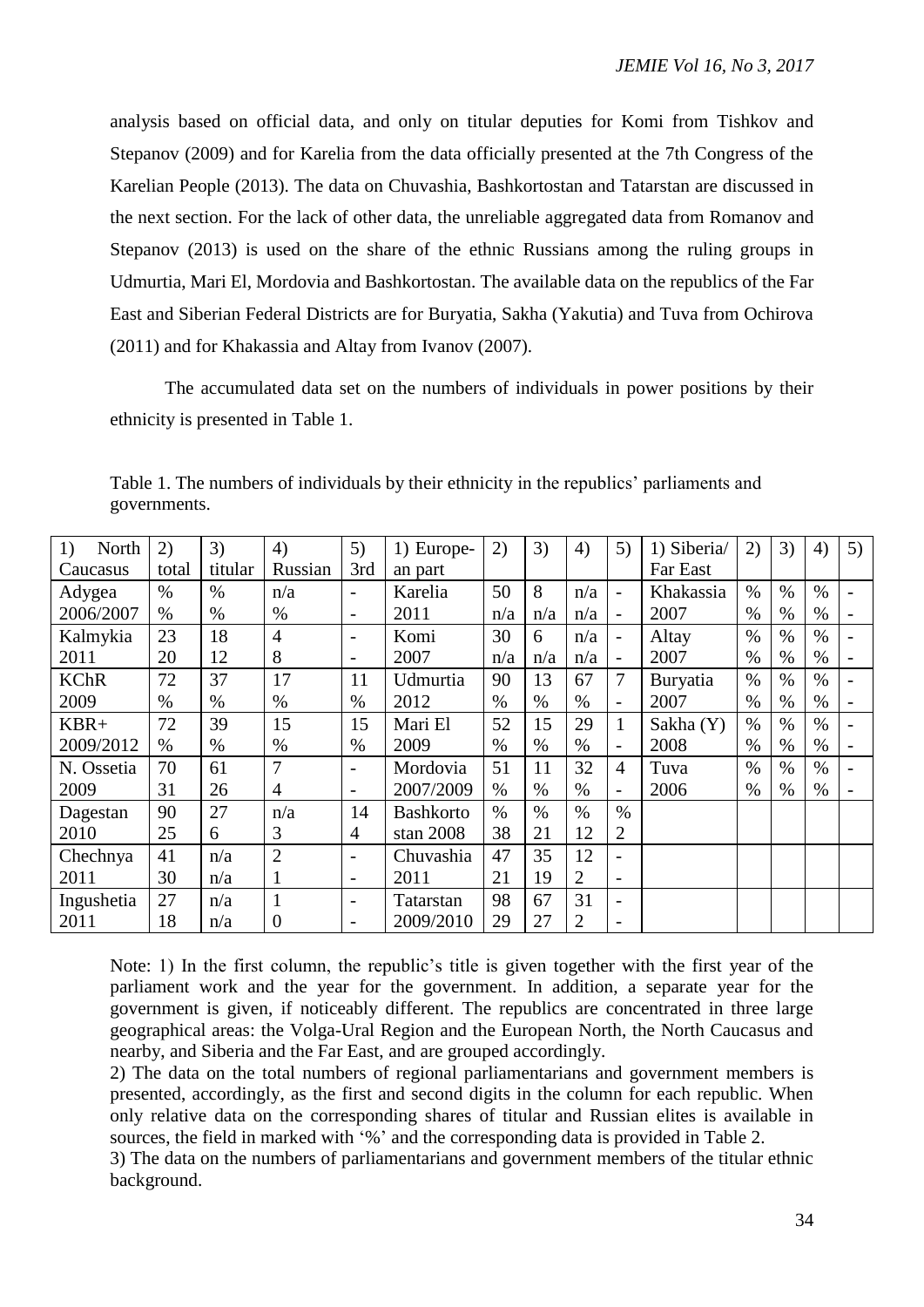4) The respective data on those of the Russian ethnic background.

5) The respective data for the third largest group, if applicable.

To what extent is the representation proportional and does any elite group control half or more of the offices? The data on the shares of the largest ethnic groups in power is presented in Table 2 and is counted as a simple average of the shares in two bodies, because the government as a collective body is at least as powerful as the legislature. Many republics have more than two main ethnic groups, sometimes also more than two titular groups. For the purpose of simplicity and availability, the third groups are not in the focus of this study and are discussed only briefly.

Table 2. The shares of the largest ethnic groups in the republics' total population (2010 population census) and the republics' officialdoms.

| North<br>1)     | 2)  | 3)             | 4)  | 5)             | 1) Europe-       | 2)  | 3)  | 4)             | 5)  | 1) Siberia/ | 2) | 3) | 4) | 5) |
|-----------------|-----|----------------|-----|----------------|------------------|-----|-----|----------------|-----|-------------|----|----|----|----|
| Caucasus        |     |                |     |                | an part          |     |     |                |     | Far East    |    |    |    |    |
| Adygea          | 25  | 51             | 47  | 56             | Karelia          | 7.4 | n/a | 16             | n/a | Khakassia   | 12 | 10 | 15 | 6  |
| $+35$           | 62  | 44             | 46  | 43             |                  | 82  |     | n/a            |     |             | 82 | 81 | 79 | 83 |
| Kalmykia        | 57  | 69             | 78  | 60             | Komi             | 24  | n/a | 20             | n/a | Altay       | 34 | 35 | 35 | 36 |
| $+13$           | 30  | 29             | 17  | 40             | $+5$             | 65  |     | n/a            |     | $-2$        | 57 | 53 | 56 | 50 |
| Karachay-       | 41  | 50             | 51  | 49             | Udmurtia         | 28  | n/a | 14             | n/a | Buryatia    | 30 | 45 | 46 | 43 |
| Cherkessia      | 32  | 25             | 23  | 27             | $+58$            | 62  | 78  | 74             |     | $-25$       | 66 | 48 | 48 | 47 |
| $+24$           | 12  | 12             | 15  | 9              |                  | 7   |     | 8              |     |             |    |    |    |    |
| Kabardin-       | 57  | 52             | 54  | 50             | Mari El          | 44  | n/a | 28             | n/a | Sakha       | 50 | 58 | 57 | 58 |
| <b>Balkaria</b> | 23  | 20             | 21  | 19             | $+48$            | 47  | 68  | 56             |     | (Yakutia)   | 38 | 33 | 35 | 29 |
| $+3$            | 13  | 23             | 21  | 25             |                  | 6   |     | $\overline{2}$ |     | $+16$       |    |    |    |    |
| North           | 65  | 85             | 87  | 84             | Mordovia         | 40  | n/a | 22             | n/a | Tuva        | 82 | 72 | 78 | 66 |
| Ossetia         | 21  | 11             | 10  | 13             | $-2$             | 53  | 52  | 63             |     |             | 16 | 23 | 19 | 28 |
| $+54$           |     |                |     |                |                  | 5   |     | 8              |     |             |    |    |    |    |
| Dagestan        | 29  | 27             | 30  | 24             | <b>Bashkorto</b> | 30  | 50  | 45             | 55  |             |    |    |    |    |
| $\overline{0}$  | 3.6 | 7.3            | 2.2 | 12             | stan             | 36  | 32  | 32             | 32  |             |    |    |    |    |
|                 | 17  | 16             | 16  | 16             | $+29$            | 25  |     | 27             |     |             |    |    |    |    |
|                 | 15  | 13             | 14  | 12             |                  |     |     |                |     |             |    |    |    |    |
|                 | 13  | 12             | 12  | 12             |                  |     |     |                |     |             |    |    |    |    |
| Chechnya        | 95  | n/a            | n/a | n/a            | Chuvashia        | 68  | 82  | 74             | 91  |             |    |    |    |    |
|                 | 1.9 | 4.3            | 5.2 | 3.3            | $+39$            | 27  | 16  | 23             | 9   |             |    |    |    |    |
| Ingushetia      | 94  | n/a            | n/a | n/a            | Tatarstan        | 53  | 76  | 66             | 86  |             |    |    |    |    |
|                 | 0.8 | $\overline{2}$ | 4   | $\overline{0}$ | $+47$            | 40  | 23  | 32             | 14  |             |    |    |    |    |

Note: 1) In the first column, together with the republic's title, the ratio of over- or underrepresentation is given (%) (see the next sections and Table 3 for the calculation method). 2) The shares of the titular and Russian groups in the total population (%) are presented according to the data of the 2010 population census (also the third largest group, if applicable; presented, accordingly, as the first, second and, possibly, third and fourth digits in the column for each republic). Apparently underrated data of Romanov and Stepanov on the ethnic Russians among the elites in the Volga-Urals republics are given *in italics*. Available less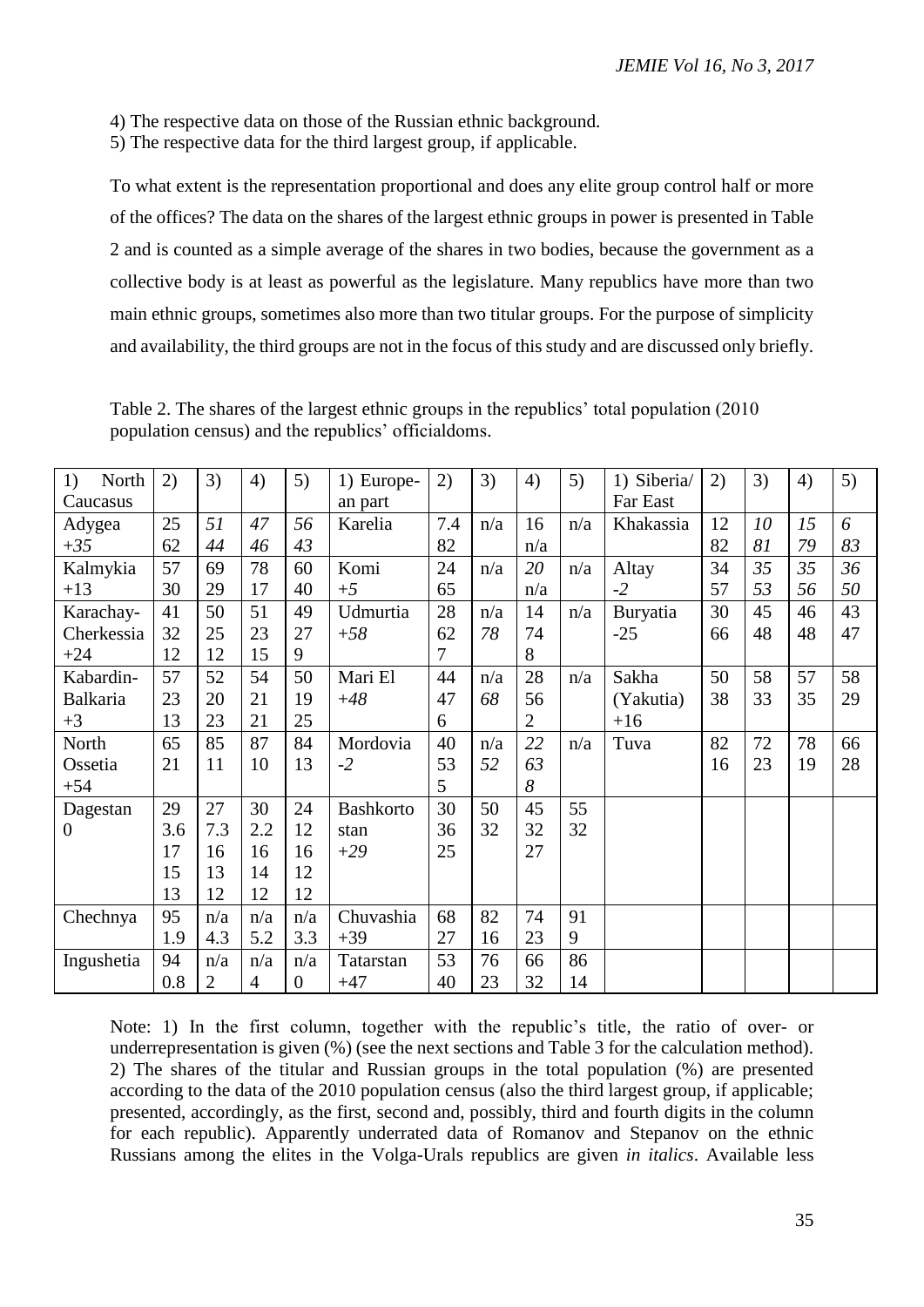consistent data on other periods for Adygea, Altay, Khakassia and Mordovia are also given *in italics*.

3) The shares of the titular and Russian elites among the ruling groups (%) are calculated as a simple average of their representation in parliaments and governments.

4) The data on parliamentarians (%) are calculated based on the same sources.

5) The data on government members (%) are calculated based on the same sources.

What does the data mean? The data presents a continuum of cases that, nevertheless, can be clustered in certain patterns. If the share of elite segments among the ruling groups is the function of the share of an ethnic group in the total population, then an ethnic group is either overrepresented and, accordingly, another group is underrepresented, or groups enjoy proportional representation.

## *1.4 Model for assessment of representation patterns*

How can one convert quantitative relations of representation into power relations for the purpose of interpretation of approaches to diversity management? As these are relations, they should be qualified accordingly and not in absolute terms. A scale is needed to measure against. A model is proposed to qualitatively assess the representation patterns according to the shares of elite segments among the ruling group in relation to the size of the groups they are supposed to represent. This study uses an analytical tool that distinguishes the levels of representation along the scale from 'power-sharing', to 'inclusion', 'domination' and 'exclusion'; transitional cases and third-group cases are discussed separately.

1) In a hypothetical situation with two equally sized ethnic groups in a divided society, a 50%-50% paritarian relation among the members of the ruling groups according to their ethnic background would designate a complete proportional representation of their elites and the groups. A 100%-0% relation would designate a complete exclusion of one group and its elite. In a 75%-25% relation, everything above 75% could be conventionally designated as powersharing and everything below 25% as exclusion. The interval between 75% and 50% could be designated as inclusion and between 50% and 25% as domination. The numbers in the 75%- 25% relation were taken solely for the sake of round numbers, because in reality a higher share than 75% may be required for a situation to qualify as power-sharing and a lower share than 25% for exclusion.

2) In reality, the groups are never equal in size, so the standard scheme should be modified to reflect this fact. The modified model differs in comparison with the standard one outlined above in that the calculations are made based on the actual share of the groups. For example, in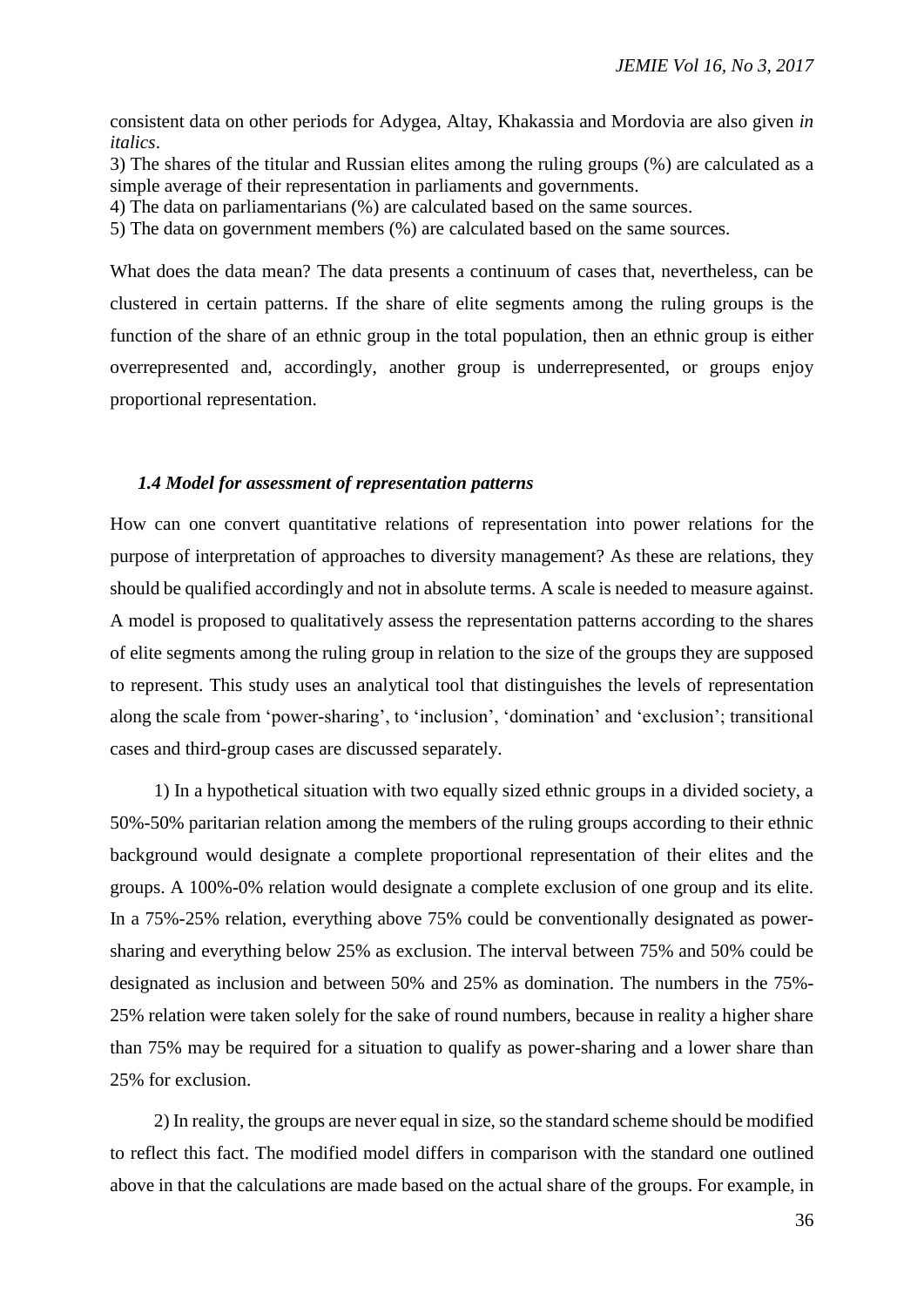a hypothetical situation when the shares of two groups in the total population relates as 60% and 40%, the larger group would be proportionally represented, if its elite has 60% of all seats, share power having 45-70% (taking up to a quarter of the share of the other group or giving it up to a quarter from the own share in comparison to proportional representation), include with more than 70%, dominate with more than 80%, exclude with more than 90%, be included having under 45%, dominated with less than 30%, and excluded with less than 15% of all seats in each case. Similarly, the smaller group would be represented proportionally, if its elite has about 40% of all seats, share the power having 30-55%, include with more than 55%, dominate with more than 70%, exclude with more than 85%, be included having 20-30%, dominated with less than 20%, and excluded with less than 10%.

The modified model should be applied to the interval of the cases ranging from the one when groups are nearly equal in size to one when one group is up to three times larger than the other. The model should not be applied to the situation when one group is more than three times larger, that is, constitutes an absolute majority of more than 75% of the population in a republic and its share in the ruling group is also more than 75%. This situation should be characterized as domination despite possible inclusion of the minority elite.

3) In reality, there are always third groups, which are likely to ally with larger groups. It cannot be predicted in the model with which of the larger groups they would form coalition. Ukrainians and Belarusians are likely to ally with Russian and other minority groups with the titular groups. In the model, it could be assumed that the common influence of the third groups will be zero because they will nullify each other. Hence, in case the third groups are relatively small in size, representation for the two largest groups can be assessed by applying a modified model as if these were the only groups (calculating them together as 100%). In case a third group is nearly equally sized or is otherwise significant in numbers and (or) in status (for example, is a titular or indigenous group), representation can be assessed in the same way as in the standard model, only for three and more groups. The actual impact of the third group(s) should be then assessed qualitatively in case studies of regions.

4) The application of the model produces a hypothetical assessment that should be qualitatively tested and interpreted. Conventionally, the divergence of up to 25% into the share of the other group is interpreted as indicating the mode of power-sharing, up to 50% inclusion and more than 50% that of domination.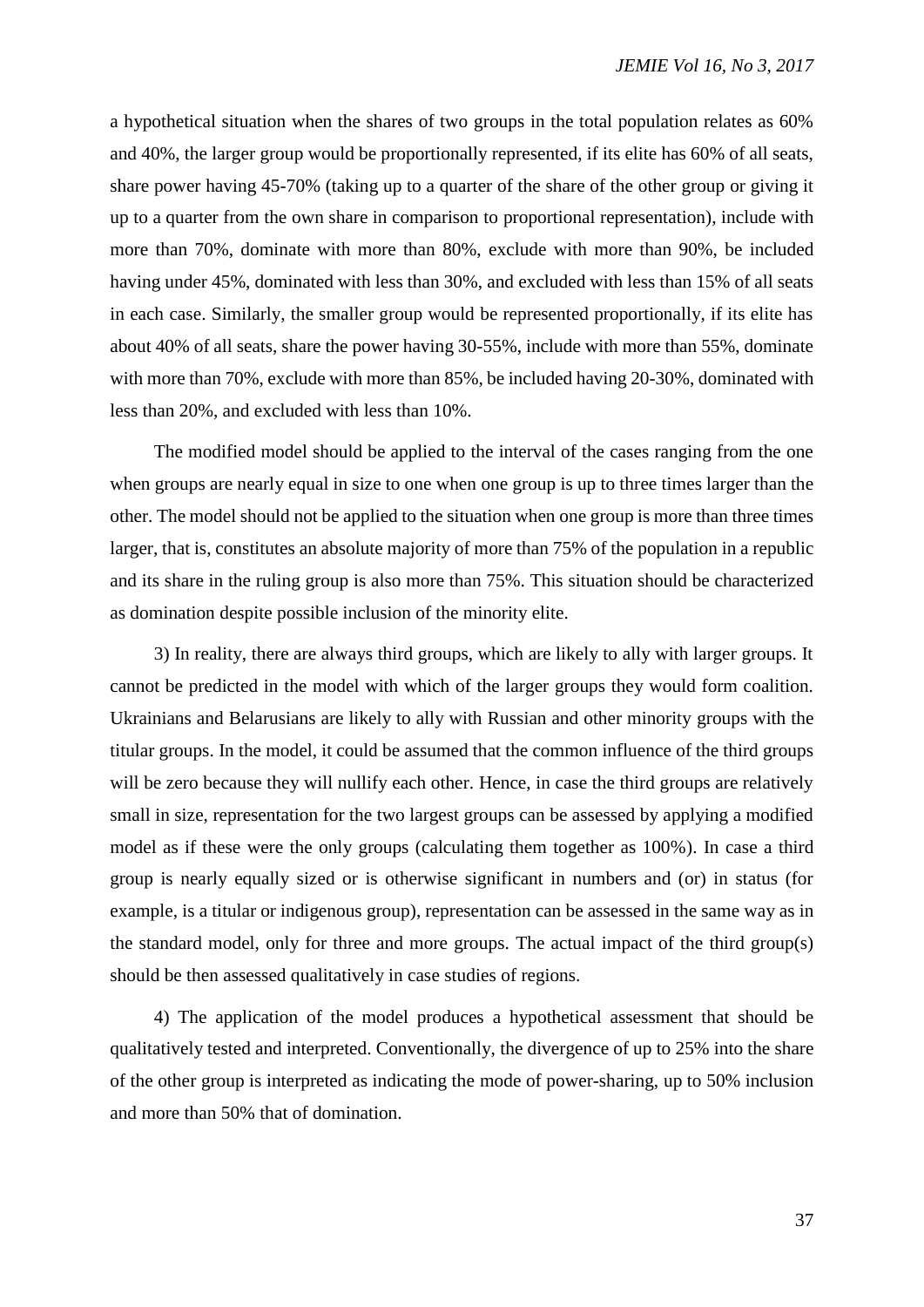# *1.5 Ethnic representation as an indicator of diversity management*

When the model is applied to assess the patterns on representation outlined above, the following matrix on the ratio of over- or underrepresentation of the elites and the corresponding approaches to diversity management in republics appears (see Table 3).

| 1) group | 2)          | 3)   | 4)       | 2)        | 3)  | 4)    | 2)         | 3)  | 4)    | 2)            |
|----------|-------------|------|----------|-----------|-----|-------|------------|-----|-------|---------------|
| prevails | power-      | ti-  | $-25$    | inclusion | ti- | $+25$ | domination | ti- | $+50$ | exclusi       |
|          | sharing     | me   | $+25$    |           | me  | $+50$ |            | me  | $+75$ | <sub>on</sub> |
| titular  | <b>KChR</b> | 1.3  | $+24$    | Tatarstan | 1.3 | $+47$ | Ingushetia | 99  |       |               |
| elites   | Sakha (Y)   | 1.3  | $+16$    | Chuvashia | 2.5 | $+39$ | Chechnya   | 48  |       |               |
|          | Kalmykia    | 1.92 | $+13$    | Adygea    | 0.4 | $+35$ | Tuva       | 5.1 |       |               |
|          | <b>KBR</b>  | .51. | $+3$     | Bashkor-  | 0.8 | $+29$ | North      | 3.1 | $+54$ |               |
|          | Dagestan    |      | $\theta$ | tostan    |     |       | Ossetia    |     |       |               |
| Russian  | Buryatia    | 2.21 | $-25$    |           |     |       | Mari El    | 1.1 | $+48$ |               |
| elites   | Altay       | .7   | $-2$     |           |     |       | Udmurtia   | 2.2 | $+58$ |               |
|          | Mordovia    | 1.3  | $-2$     |           |     |       | Khakassia  | 6.8 |       |               |
|          | Komi        | 2.7  | $+5$     |           |     |       | Karelia    | 11  |       |               |

Table 3. Ratio of overrepresentation and the approaches to diversity management.

Note: 1) One elite segment prevailed, and depending on whether this is a titular or Russian segment, the case is placed in the according box.

2) Republics are placed in boxes depending on their approaches to diversity management assessed based on ethnic representation. Republics are listed in each box in sequence from the highest to the lowest ratio.

3) The demographic relation of the adjusted sizes between the strongest and second strongest groups in the total population (by times).

4) The ratio is not marked for the republics that are placed in boxes because of the presence of the absolute majority groups (in five and more times). Other republics are placed in boxes according to the ratio of over- or underrepresentation of their elites (%), except for one republic with the ratio at the margin that is, nonetheless, interpreted as domination (Mari El).

The ratio is calculated as a discrepancy between a would-be proportional representation of the strongest ethnic group in the ruling group according to its share in the total population in the republic and the actual share of the elite segment in the ruling group. The shares are compared not based on raw data but adjusted for the two largest groups as if these were the only groups (also for the significant third and fourth group).

For example, the popular shares of the two largest groups in Adygea of 25% and 62% are adjusted for the two groups as 29% and 71% (counted together not as 87% as in reality, but as 100%); similarly, the elite shares of 51% and 44% are adjusted for the two groups as 54% and 46% (counted together not as 95%, but as 100%). The discrepancy between the shares of the stronger group in the population and in the elite amounts to its over- or underrepresentation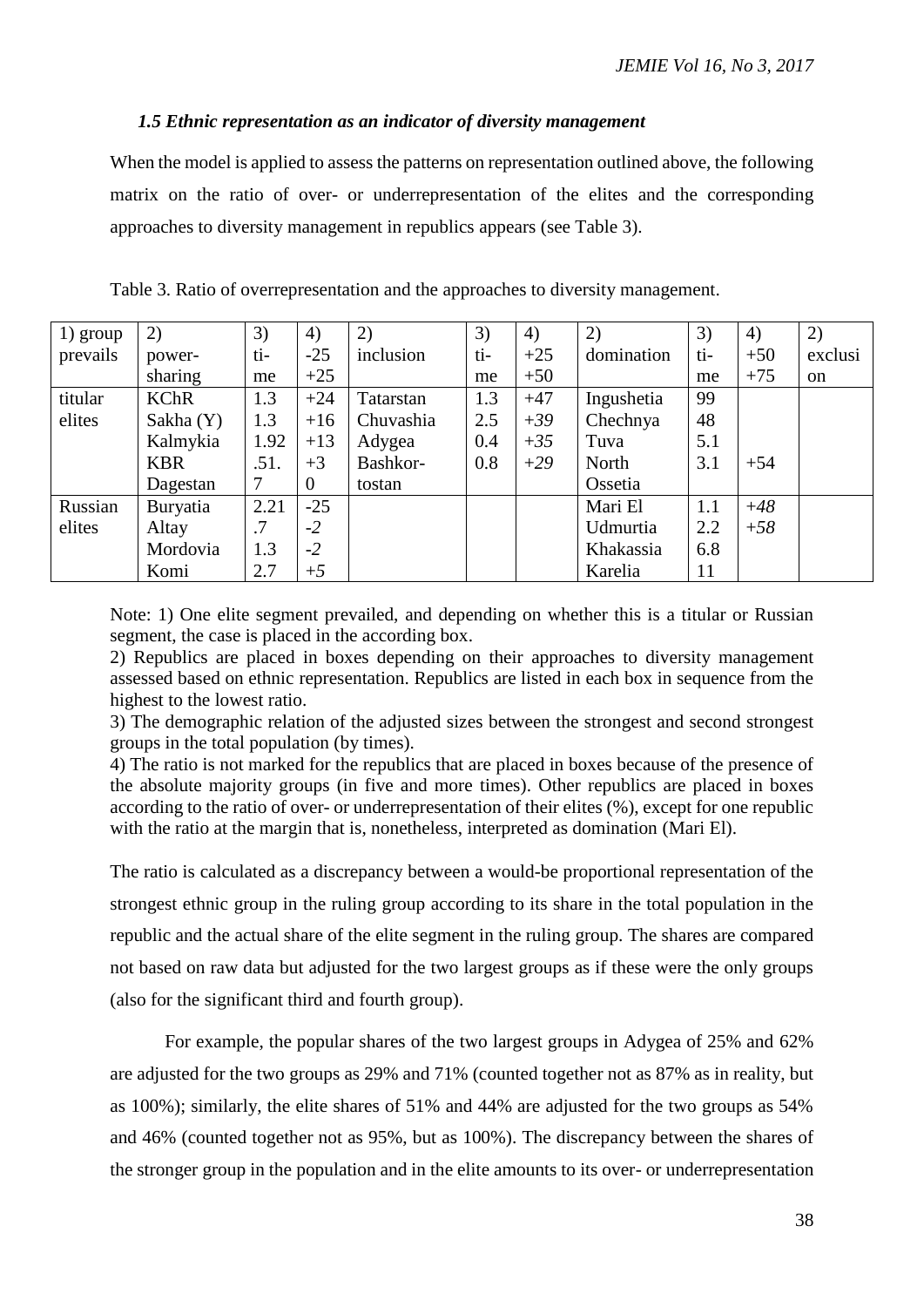and is recalculated in terms of its infringing on a would-be proportional representation of the other group. The ratio is then the relation that depicts the share that the stronger group has taken due to its overrepresentation (in the example, the proportional share of 29% is overrepresented by +25% with actual share of 54%) from a would-be proportional representation of the other group (+25% of 71% is +35% of 100%).

In case calculations are based on incomplete data on the elite representation (estimations *in italics*), the adjusted share of the elite group is calculated based on adjustment of the largest groups as if they were the only groups in the total population, which impairs accuracy of the assessment. Apparently underrated data on the ethnic Russians among the elites in the Volga-Ural republics were used first for calculation of the possible shares of titular elites also by the postulation that the adjusted common share of titular and Russian elites reflects their adjusted shares as presented for the total population. The ratio for Komi is assessed based on the share of titular elite in regional assembly for a lack of other data. In general, the data for the republics with power-sharing arrangements are more likely available than for those with domination, which could be outcomes of deliberate policies.

# **2. Representation and diversity management**

# *2.1 Prevalence*

In this part, I will look further for regularities in the data on representation along a number of variables from some economic, cultural and identity structures: the correlation in the shares of the titular and Russian ethnic groups, possible presence of a third group or groups, ethnic cleavages, possible ethnic grievances and conflicts, and ethnic and social stratification. In the last section, I will also hypothesize about the impact of political structures.

First of all, there are no paritarian cases, arguably, because these are possible only under formal arrangements. Further, it proved to be practically impossible also under power-sharing to secure an equal and proportional representation of the ethnic groups (Turovsky, 2010: 34- 35). Hence, one group always prevailed whatever the approach, as reflected in Table 3. 'Prevalence' of one side is not a separate approach but an overarching feature of all approaches.

An ethnic background of the head of the republic proved to be a good predictor of which ethnic segment of elite has an upper hand in a republic. The institutional design based on superpresidentialism resulted in the prevalence of the strongest group. A super-presidential form of government in Russia proliferated also in the regions (Zamyatin, 2016: 44). The head of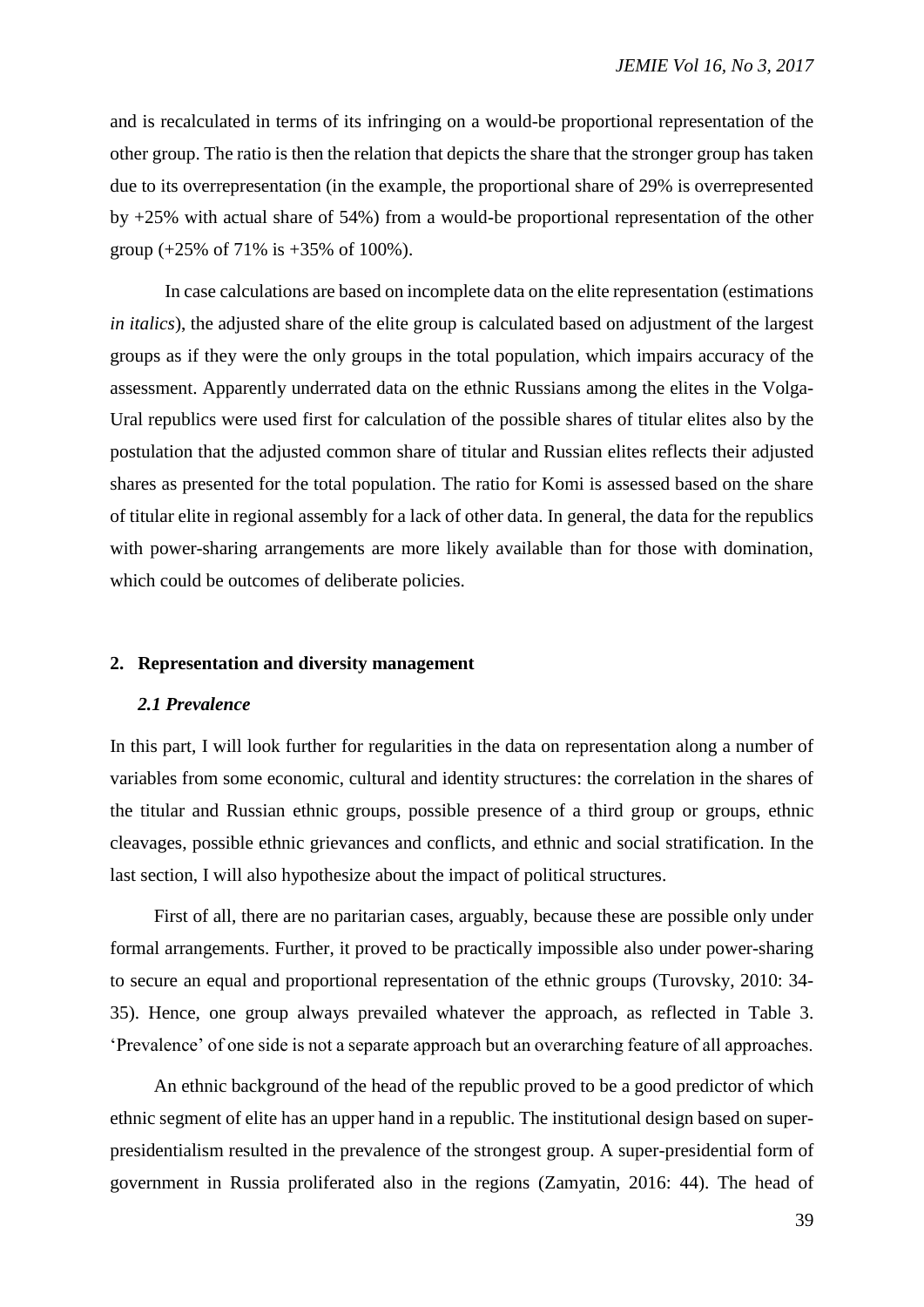republic is typically the strongest and often the only first-order political actor (Turovsky, 2010: 33). Even if the post of the speaker of regional legislature or of the head of government typically receives a representative of the second strongest group, these positions are much weaker than that of the head of republic, and the elites often express their dissatisfaction with a lesser post.

In the post-Soviet period, the tendency was the substitution of the heads of republics of the titular nationality with those of Russian origin. Up to the mid-1990s, the heads of all republics were of the titular nationality except three (Buryatia, Komi and Mordovia). In the following years, the heads of republics continue to be of the titular nationality in the republics with the leading role of titular elites. Similarly, the heads are of the non-titular nationality in the republics with the leading role of the Russian elite and the Russian majority. By summer 2015, the heads of Mari El, Mordovia, Altay and Khakassia were ethnic Russians, the head of Buryatia was an ethnic Udmurt, the heads of Komi and Udmurtia were of a mixed origin, and the head of Karelia was of an Ingrian Finnish origin.

The correlation of the ethnicity of a head of republic with the prevalence of the corresponding elite segment is an interesting empirical finding that contributes to the argument about the relevance of ethnicity. Of course, there are too many variables behind appointing an individual to this position, and no unidimensional relation can be established.

As the cleavage structure theory predicts, complementary ethno-religious cleavages correlated with the patterns of prevalence of one group over the other(s) in the republics. The religious cleavage was present in case of the republics with Muslim titular groups. The most contrasting example is the Volga-Ural republics, among which three were in control of their Muslim titular groups and in three Finno-Ugric republics power was controlled by the regional Russian elites.

Geographical location of the republics partly corresponds with the prevalence of the titular or Russian elites and reinforces the pattern of ethno-religious cleavages with the concentration of diversity in certain areas. The Russian elites dominate in the Finno-Ugric republics of the Volga-Ural Region and the European North, titular elites dominated in most republics of the North Caucasus, the regional Russian elites were included in the ruling groups of the Turkic republics of the Volga-Ural Region, while the republic of Siberia and the Far East have a mixed record.

Types of ethnic and social stratification are measured on the scale between segmentation and social cohesion along such parameters as the correlation between social status, ethnicity,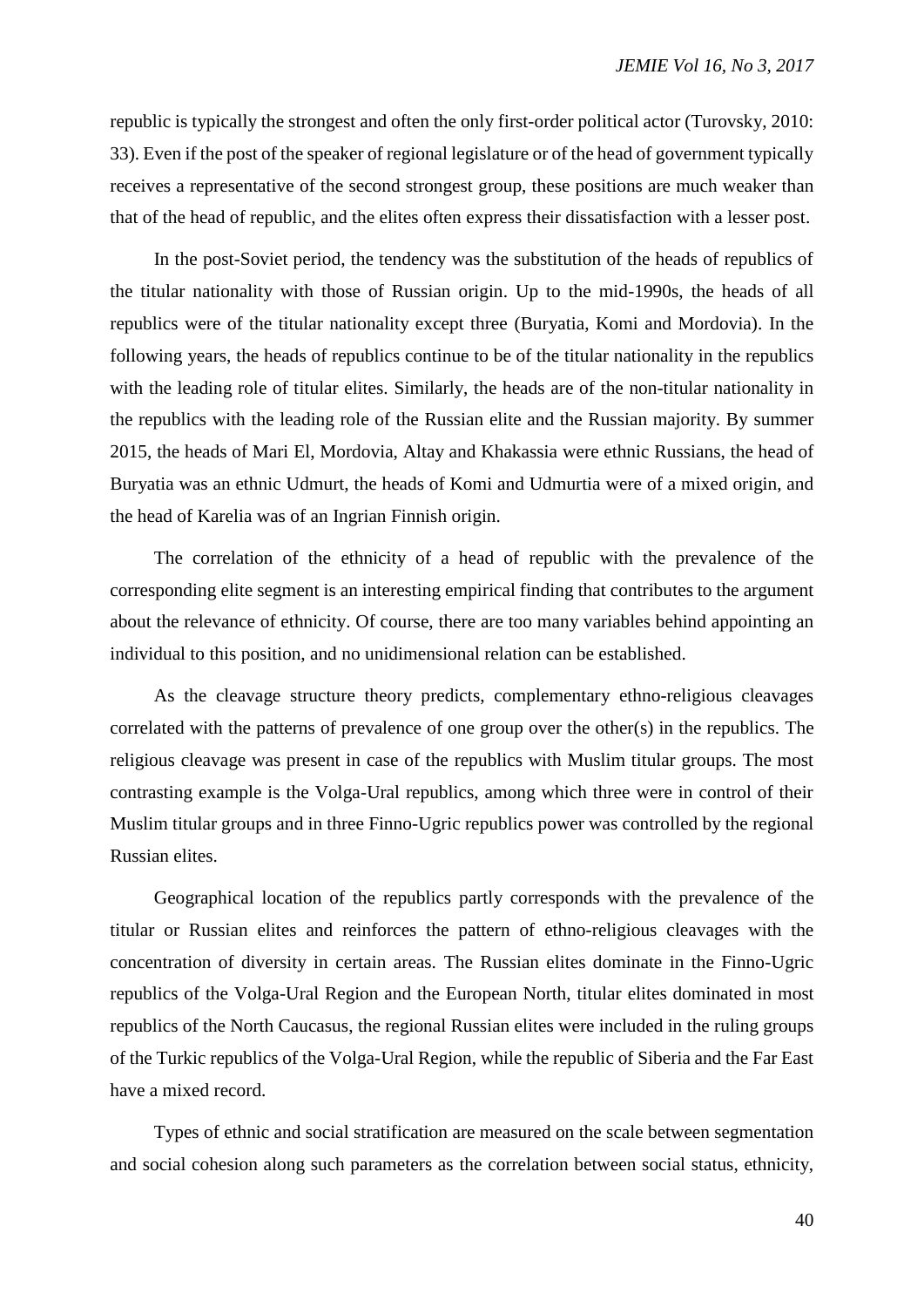faith, language and inter-ethnic marriage. Socio-economic inequalities reinforce ethnic cleavages. Among the parameters, I took the level of urbanization as an indicator of ethnic and social stratification. Overlapping ethnic differentiation and social stratification between urban and rural dwellers was characteristic of the republics with titular groups concentrated in rural areas, as in the Finno-Ugric republics. Cross-cutting social and ethnic cleavages were in place in the republics with significant presence of titular groups also in urban areas, in particular, in the capital city, as in the Volga Turkic republics. The prevalence of elites correlated with the level of urbanization of respective groups.

The titular elites kept the leading role among the elites in the Muslim republics even being in the numerical minority. Indicating the significance of religion, McGarry notes that ethnoreligious minorities are less likely to be the object of an assimilationist policy than ethnolinguistic minorities (McGarry, 2010: 39-40). However, Russia's regular ('non-ethnic') regions subjected to assimilationist policies all groups. For example, Golosov has demonstrated that in such regions the Muslim minority groups were typically side-lined from regional power coalitions (Golosov, 2012).

# *2.2 Domination*

The ethnic composition of population influenced in such a way that the elite of the group in the numerical majority was likely to dictate the rules of consolidation. At the same time, even if the elite of the largest group tended to be overrepresented among the ruling groups in most republics, the regimes ended up having different approaches.

The republics with populations that had one ethnic group in the firm numerical majority tended to produce an ethnic domination. John McGarry defines domination as 'a hierarchy of privilege in a political system, where one group can exert power over another, stamping its culture and authority on the collective life of the state' (McGarry, 2010: 36). Depending on whether the goal of domination is the preservation of ethnic divisions or their elimination, either the strategies of control or assimilation are pursued.

It is meaningful to distinguish between absolute domination and domination relative to other groups. Exclusion has not been found even in the five republics where the share of the largest groups and their elites is more than 75%. The titular elites in Chechnya, Ingushetia and Tuva, but also the Russian elites in Khakassia and Karelia (and the autonomous districts), are dominant already due to the fact that the titular groups make up an absolute majority of more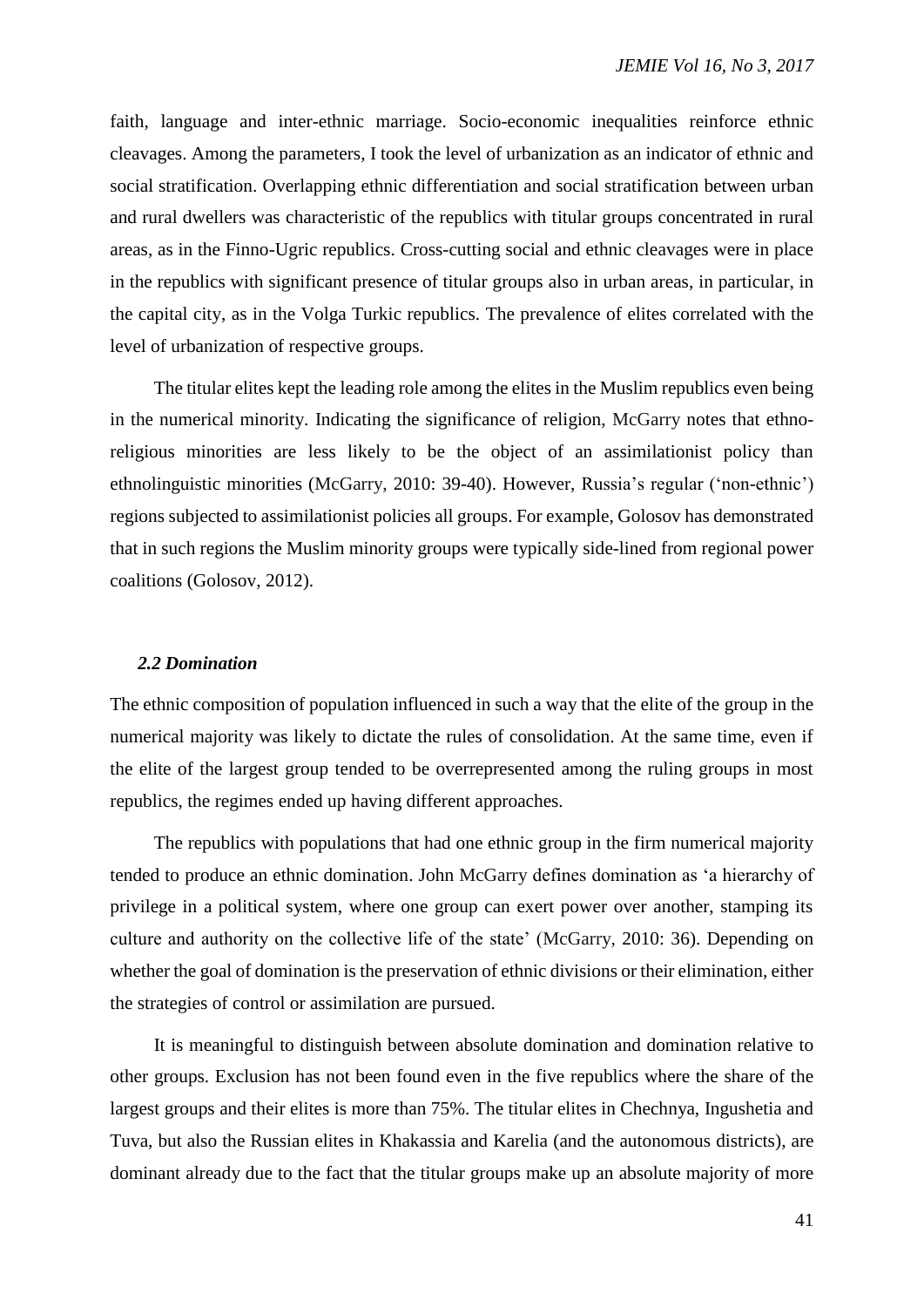than 82% in the total populations. Despite this, the other groups are typically included and ethnic Russians also significantly overrepresented mainly at the expense of other minority groups.

For example, the Russian elites enjoyed a much higher rate of representation due to positive discrimination in Chechnya and Ingushetia with their nearly monoethnic populations. Ingushetia introduced an official quota for three ethnic Russian deputies in the regional assembly, although in reality there is only one (Kosikov, 2012: 175-176, 282). The willingness of authorities to promote ethnic Russians might be attributed, among other things, to the marginal character of such representation that does not challenge in any way the domination of the titular nations and rather serves symbolic purposes and prevents accusations of discrimination. Ethnic Russians in Tuva are included in the ruling group by the number that is higher by half than their population share, perhaps not least due to their higher education rates. This gives ground to assess the case as staying at the margin with inclusion. Nevertheless, ethnic Tuvinians still make up three fourths of the ruling group and clearly dominate in the republic. The opposite is true for Karelia and Khakassia, where the shares of titular parliamentarians in regional assemblies are higher than in the population, but still marginal. The case of Crimea annexed in 2014 is not discussed in this paper, but it would also fall into this category, with the difference that far less Crimean Tatars seem to be represented in the ruling group than their share in the population of 12%.

It is the domination in relation to other groups that usually draws attention due to significant overrepresentation of one group. In three other cases of domination, by the titular elite in North Ossetia as well as by the regional Russian elites in Udmurtia and Mari El, the relation of sizes of the largest groups varies from more than three times in North Ossetia, more than two times in Udmurtia and to a minimal difference in Mari El. Neither has significant third groups nor significant religious divides. In fact, common religion enhances social cohesion not only drawing together Ossetians and Russians, who are Orthodox groups among many Muslim groups of the North Caucasus, but also contributes to the domination of the Ossetians in the republic. A cross-cutting social cleavage that contributes to overrepresentation of Ossetians is their high level of urbanization. Ossetians outnumber Russians three to one in the republic, which is close to absolute domination, and the shares of the groups among inhabitants of the capital city roughly reflects their shares in the population.

There is no disaggregated data across the whole matrix of the republics separately on the legislature and the administration. However, some conclusions could be made on the basis of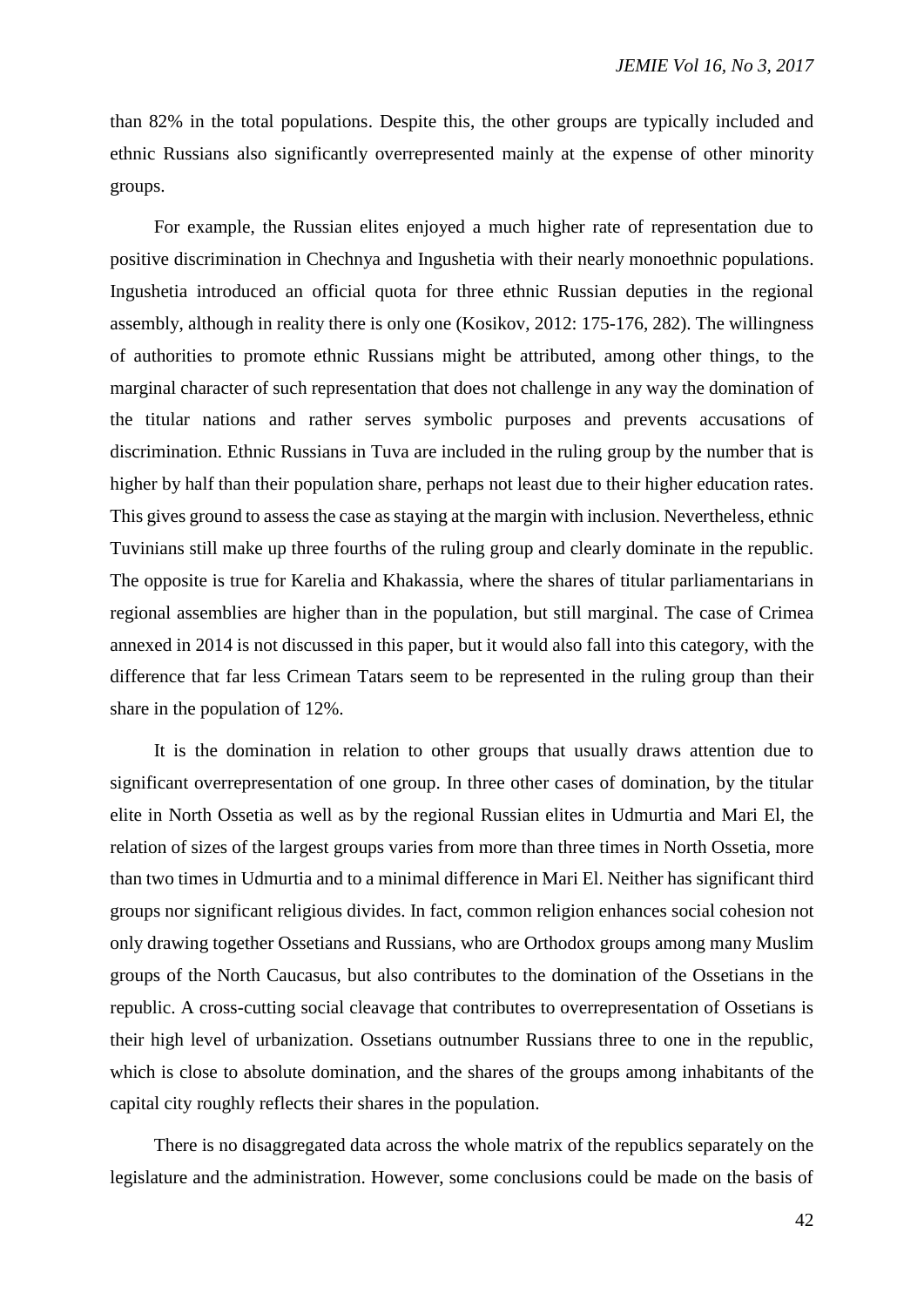the available data for some republics. An analysis of representation across the authority branches provides a key for understanding why Udmurtia and Mari El ended up in domination, how its mechanisms differ and whether any regularities can be noticed. If in the early 1990s the share of deputies of the titular nationality was nearly proportional or sometimes overrepresented, then by the early 2000s it has dramatically decreased to a level significantly below proportional. The parliamentary representation became somewhat more balanced after 2010, apparently as an indirect effect of the state-wide centralization policy.

In the republics where the level of ethnic mobilization in the early 1990s was rather low titular elites were often forced to seek a compromise with the Russian elites (for details, see Zamyatin, 2015: 383-384). As a result of consensual culture, the share of titular elites among government officials has decreased somewhat less from its peak at the time of sovereignization. For example, despite the domination of the Russian elite, the regime in Udmurtia continues to practise co-optation of titular elite, which is a feature of inclusion. Having low chances of becoming a significant political force itself, the titular elite chose the strategy of co-operation with different other elite segments. Accordingly, whatever political actor dominates, the titular elite retains access to some minister portfolios. The higher representation in administration than in parliament is also less discernible due to the group's lower share in this republic in comparison with the two others.

A situation of nearly equally sized groups produced a conflict in Mari El because of the opposite dynamics. The titular elite perceived itself sufficiently strong to present as a separate political source and entered into a confrontation for power. A long period during the 1990s of power-sharing ended after their loss in 2000. Since the 2000s, a drastic decrease in the share of the titular elite turned into the domination of the Russian elite. The titular representation in parliament dropped from about a half in 1995 down to 28% in 2009-2014 and further to about 21% since, or twice less than the group's popular share. Most outstandingly, only one to three ministers of the titular nationality used to be in government. Thus, one element of domination is symbolic inclusion as co-optation for the purpose of control of collaborating segments of ethnic elites (Zamyatin, 2015: 383-384).

The domination is concentrated in executive authorities. This executive underrepresentation is often not immediately evident due to a counterbalancing weight of the share of municipal elites in the aggregated data. In the republics with the titular minority conjoined with vertical ethnic stratification, the share of titular elites among municipal elites is usually higher than among the ruling groups in general, which the available data witnesses, for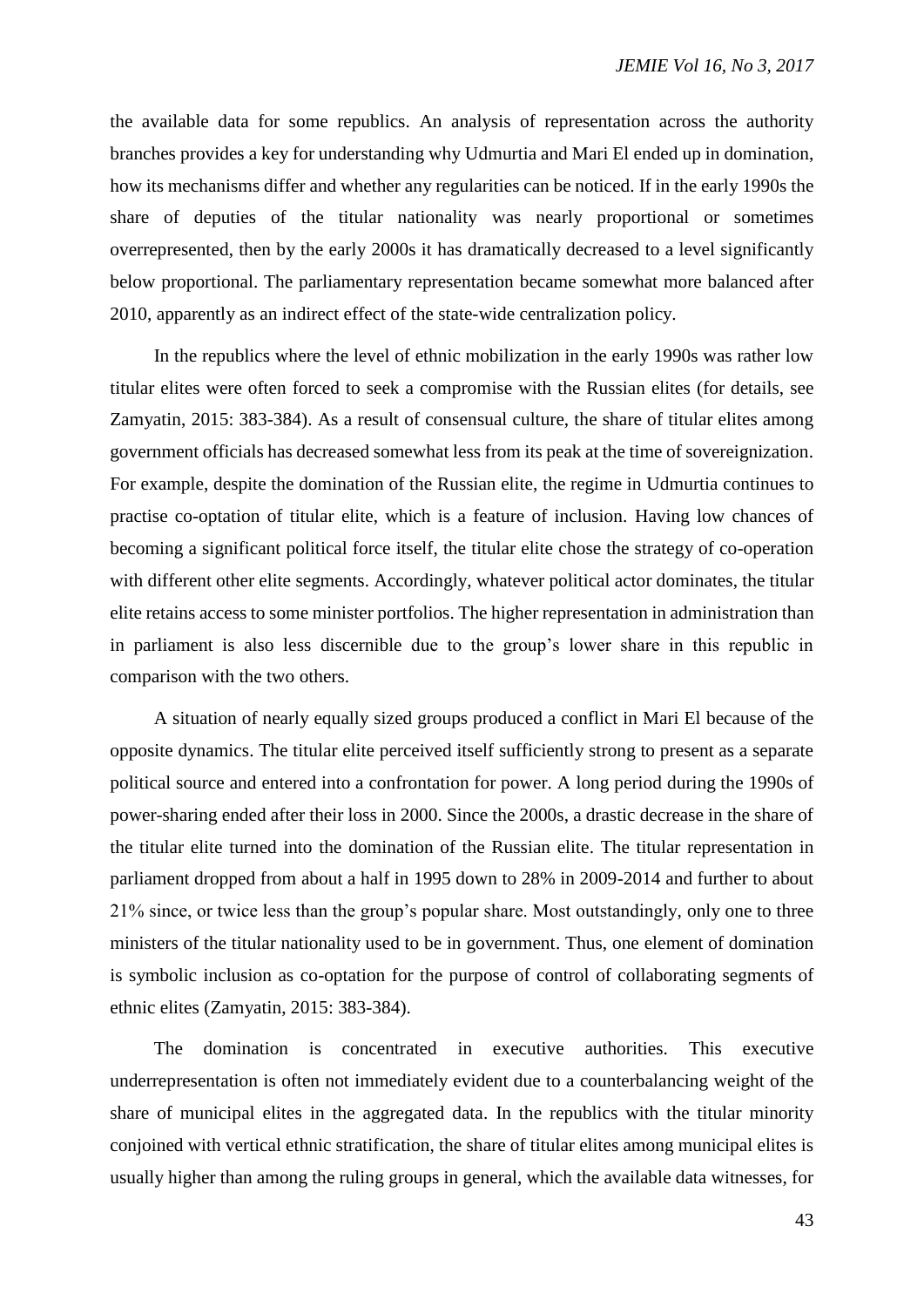example, for Mari El (Zamyatin, 2015: 360-362) and can be attributed to their majority in rural areas. However, as noted above, municipalities are built in the 'vertical of power' and municipal overrepresentation does not compensate for executive underrepresentation.

One possible explanation for the different patterns of parliamentarian and administrative representation might lie in the fashion of their formation. Significant efforts and resources that are accessible primarily to the dominant groups were needed to ensure public support for candidates to regional assemblies. At the same time, ethnic pressure groups were able to negotiate and bargain among other segments of the regional elites that translated into governmental posts also for non-dominant groups.

While the analysis of representation across power branches provided some insight on the patterns of overrepresentation amounting to domination, the diversity of these cases means that neither the relation of sizes nor presence of third groups played a decisive role in republics. The relation of sizes might still have played its role in that the overrepresentation of the dominant group is more extended in the situation when comparable shares of the groups tend to increase grievances among their elites, as in Mari El. Further, overlapping ethnic differentiation and social inequality resulted in the Russian regional domination in Udmurtia and Mari El. Representation in executive authorities that are directly controlled by the head of republic is more flexible and, thus, illustrious of the regime. Furthermore, disproportion tends to multiply at the lower stories of the government due to the practice that new ministers tend to come with their team based, inter alia, on ethnic networks which is one of the principles for forming clienteles.

#### *2.3 Inclusion*

While the absence of the republics practising exclusion was a rather expected outcome, a relatively small number of republics with inclusion is an outcome that deserves attention. This should not be the result of a random scale of intervals in the model: if we shift the agreed margin between the modes of power-sharing and inclusion from 25% to 20%, the redistribution of republics in boxes will requalify only two cases, Karachay-Cherkessia and Buryatia. A shift of the margin between inclusion and domination from 50% to 55% will again requalify only two cases, North Ossetia and Mari El.

The distinction between descriptive and substantial representation is helpful for analysis of the 'weak' forms of inclusion on its margin with regional Russian domination. As the core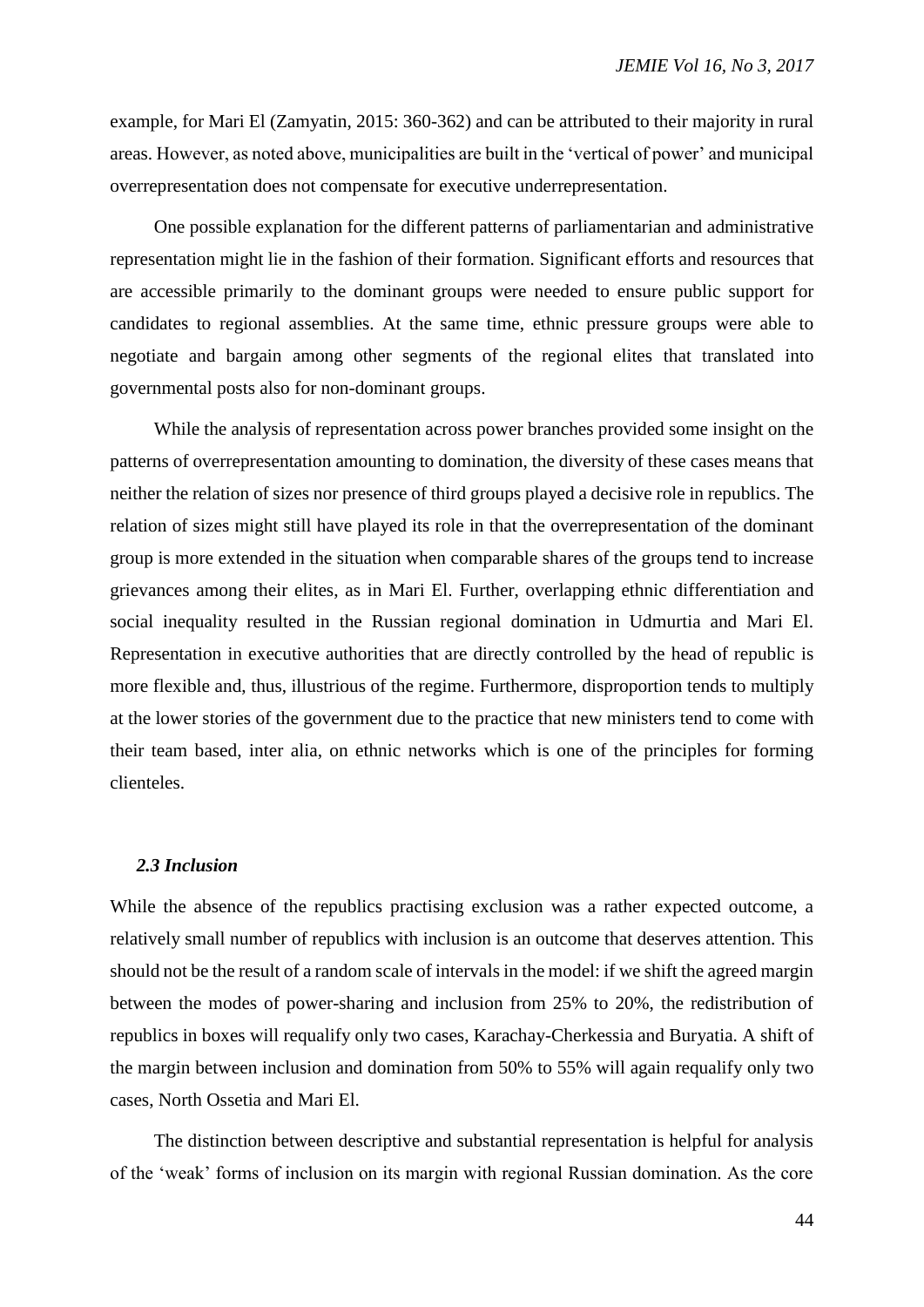of the linguistic and cultural demands of titular elites is support for their language and culture, minority elites are usually given portfolios of the ministers of culture and education, which resembles 'cultural self-government' as an element of power-sharing (O'Leary, 2008: 54-55). Thus, one indicator of substantial representation is the institutionalization in law of some additional modes of language teaching in the school curriculum, such as compulsory study of titular language for all students, as in Komi, or native language of instruction, as in Mordovia, which are not enforced, for example, in Udmurtia or Mari El. This indicator is not relevant for the regional Russian populations in the numerical minority because the educational framework is the same for the whole country and, at least in theory, they are provided with full access to public services in Russian.

On the margin with titular domination are the cases of Chuvashia and Tatarstan. The titular group is larger by more than in two times in Chuvashia and by less than one third in Tatarstan. In Chuvashia, the titular group and Russians are Orthodox. In 1998, 67% of parliamentarians were Chuvash, 23% were Russians and 7% were Tatars (Shabunin, 2003). In 2011, 74% parliamentarians were Chuvashs, 23% were Russians and 2% were Tatars; in 2015, 19 members of government were Chuvash and two were ethnic Russians (my calculation).

A decades-long relative domination of the titular group in Tatarstan should be attributed to a legacy of sovereignization that produced an exceptional political status of Tatarstan and special relations with the centre. Further, the co-existence of Islam and Orthodoxy reinforces the religious cleavage between the Tatars and the Russians. In 1999, 75% of the parliamentarians were ethnic Tatars down to 66% ten years later (Drobizheva, 2003; Tishkov and Stepanov 2013b). Salagaev and Sergeev (2013) reported that still in 2010-2012 there were only two ethnic Russians among twenty-nine government members. However, in the following years the number of ethnic Russian government members in the republic doubled (after the 2015 elections, it increased to seven). Therefore, since the change in leadership in 2010, the representation of ethnic Russians in Tatarstan increased both in the parliament and the government, although it is still below the proportional level. Their noticeable underrepresentation qualifies the case of Tatarstan as that of inclusion.

To be sure, the ethnic composition with the majority of a group in the total population does not always determine also the prevalence of its elite. Adygea and Bashkortostan, which qualify as cases of inclusion, are the republics where the titular elites preserved the leading role in the ruling group coupled with the Russian plurality in the population. These republics were among those that established titular domination due to a high level of popular ethnic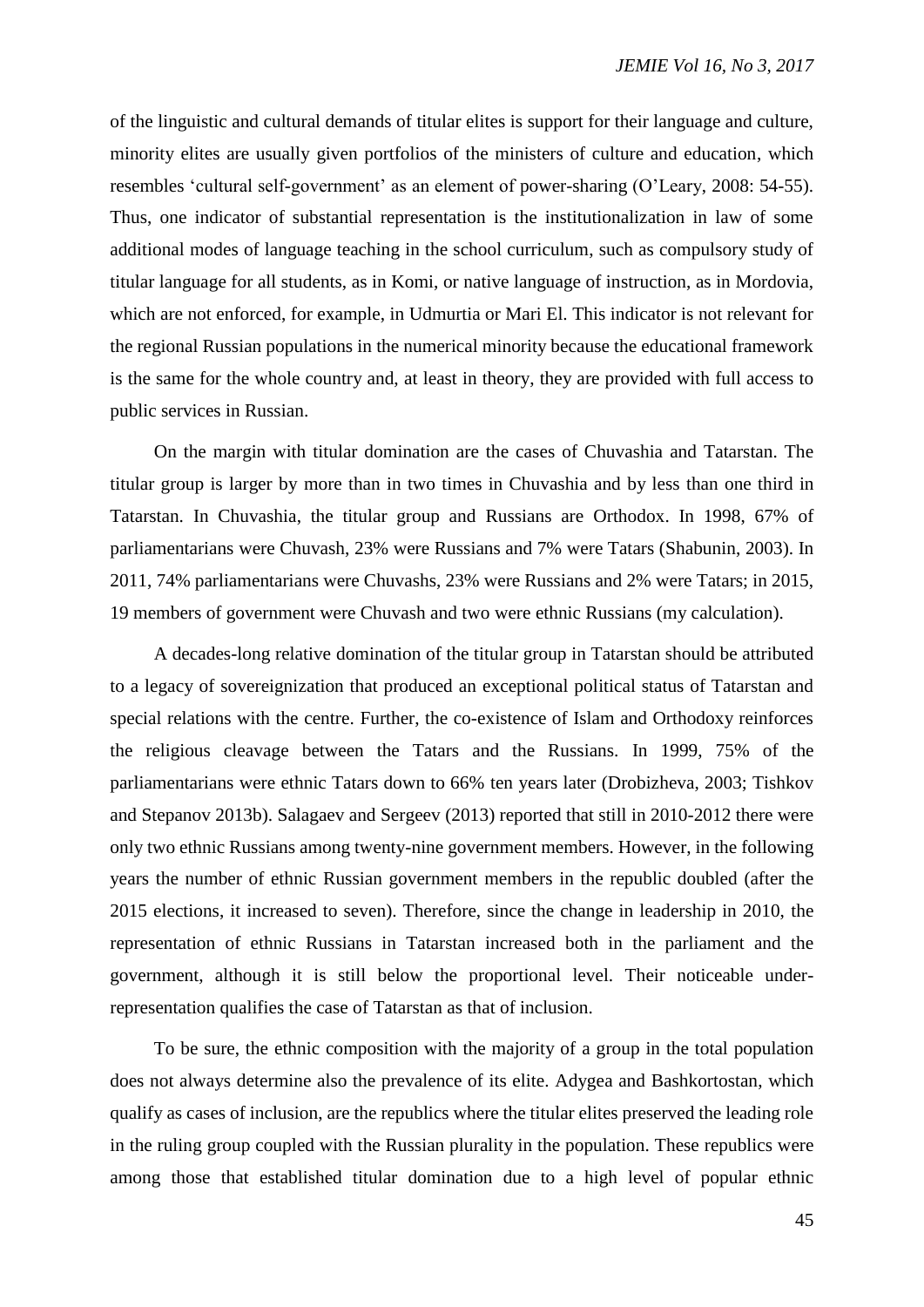mobilization. The overrepresentation was somewhat ambiguously called 'ethnization' of the political elites (Galliamov, 2006), as if the dominating elites, be it by titular or Russian elites, were not 'ethnicized' by default.

In Bashkortostan, the titular group comprised less than a third of the total population, but for a long time dominated in the ruling group. In 1999 about 49% of parliamentarians (43.7% in the lower chamber and 55% in the upper chamber) and 60% of government members were of the titular nationality, while, accordingly, 23% and 14% were ethnic Russians (Galliamov, 2006). Since 2008, the number of the titular parliamentarians decreased to 45%, while the number of Russians increased to 32% and Tatars to 27% (Tishkov and Stepanov, 2013b: 40). In 2015, according to my analysis, among thirty-eight government members, twenty-one were Bashkirs and twelve were Russians. By nearly proportional ethnic Russian representation, the titular elite was still overrepresented at the expense of the Tatars and other groups. Thus, Bashkortostan's elite structure is characterized by inclusion of the ethnic Russians and domination over the Tatar-speaking community. Thus, approaches towards different groups could vary within the same republic, whereas the third non-titular groups were often under domination.

How was ethnic domination still possible, if the group in the numerical majority could just outvote the dominant group? Grigorii Golosov's observation about the case of Adygea is interesting for revealing the role of party politics as an electoral mechanism of domination. According to him, titular elites were overrepresented in the party lists not only of *United Russia* but also of the other parties, for example, in the 2006 elections (Golosov, 2012: 101, 104). Minority candidates were typically included both in party electoral lists and in rural minoritymajority single-mandate districts (Zamyatin, 2015).

Golosov attributes such tactics of the inclusion of candidates of different ethnic identities to the strategy of non-politicization of ethnic cleavages, when the dominant elite prevents raising ethnic issues on the political agenda. The opposite strategy of politicization of ethnic cleavages could also be observed, even if usually ineffective. 'Congresses of the (titular) peoples', ethnic Russian nationalist organizations and other organizations of non-dominant elites sought to raise ethnic issues. For example, the Union of Slavs of Adygea entered into conflict with the republic's authorities (Golosov, 2012: 101). The strategy of politicization of ethnicity and accompanying conflicts were also typical in the case of third titular groups, such as Circassians, Balkars, Tatars in Bashkortostan or, among less known cases, Erzya in Mordovia.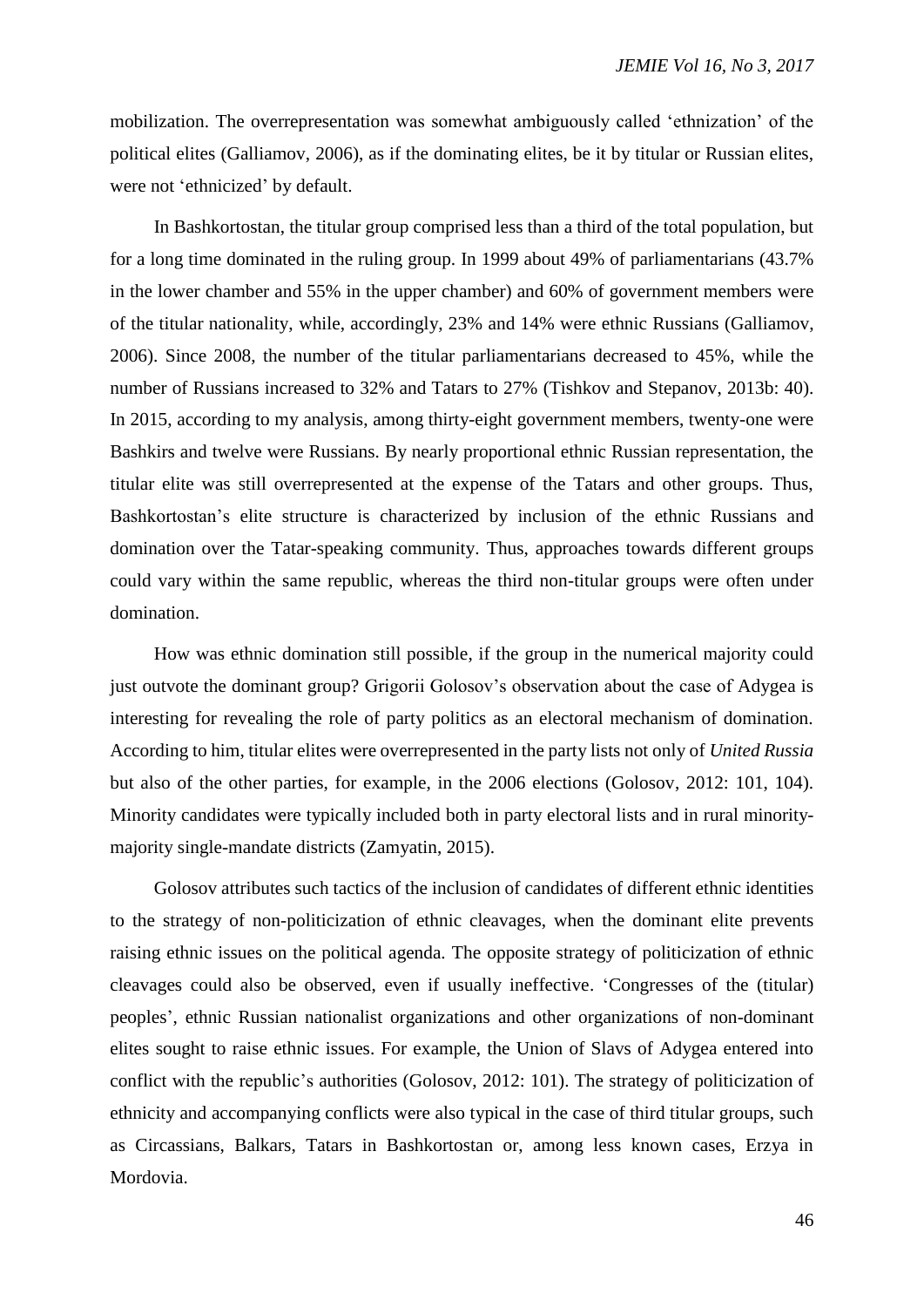Proportional systems are said to ensure some representation of dispersed minority groups, but these are single-mandate districts that favour better representation of territorially concentrated minorities, especially those in ethnic regions (Moser, 2013). Contrary to this logic, proportional representation under the conditions of 'electoral authoritarianism' ensured a higher level of titular representation, because it was easier in a centralized manner to include titular candidates in party lists.

Therefore, when the titular elite was sufficiently consolidated to exclude other centres of influence by controlling political institutions and the major parties, it for a long period succeeded in keeping the domination. In this context, inclusion in the republics discussed in this section was not so much a strategic choice as an inability to maintain domination in the conflictual situation due to the demographic factor under intensified pressure from the centre since the early 2010s.

#### *2.4 Power-sharing*

Alternatively, especially in the situation when ethnic groups were more or less equal in size, practices amounted to regional power-sharing (Zamyatin, 2015). According to Lijphart, powersharing is possible when all major segments of society enjoy a proportional level of representation or at least a share of power. Lijphart lists some conditions for stability of the political regime based on power-sharing. In order for power-sharing to last, communities should enjoy segmental autonomy and their elites should realize the necessity of cooperation. At the same time, if there are only two major segments in a society, a dual balance of power is unstable, because it carries a danger of political polarization and inhibits cooperation of elites and their participation in a grand coalition (Lijphart, 1977: 55-61).

Lijphart distinguished mass and elite political cultures. Elite political cultures are coalitional or contradictive. It is the ability of political elites to co-operate and make coalitions that is crucial for the success of power-sharing. Grigorii Golosov finds Lijphart's distinction between coalitional or contradictive political cultures still useful for studying minority representation in the Russian regions. He found that, even after the regions established an authoritarian rule, their ethnic policies can be still either inclusive or exclusive (Golosov, 2014). The findings of this study support and provide new evidence for Golosov's conclusion.

Indeed, the data demonstrate that the presence of a sizable third group, which comprised a second titular group larger than 10%, or several groups, had a facilitating effect for power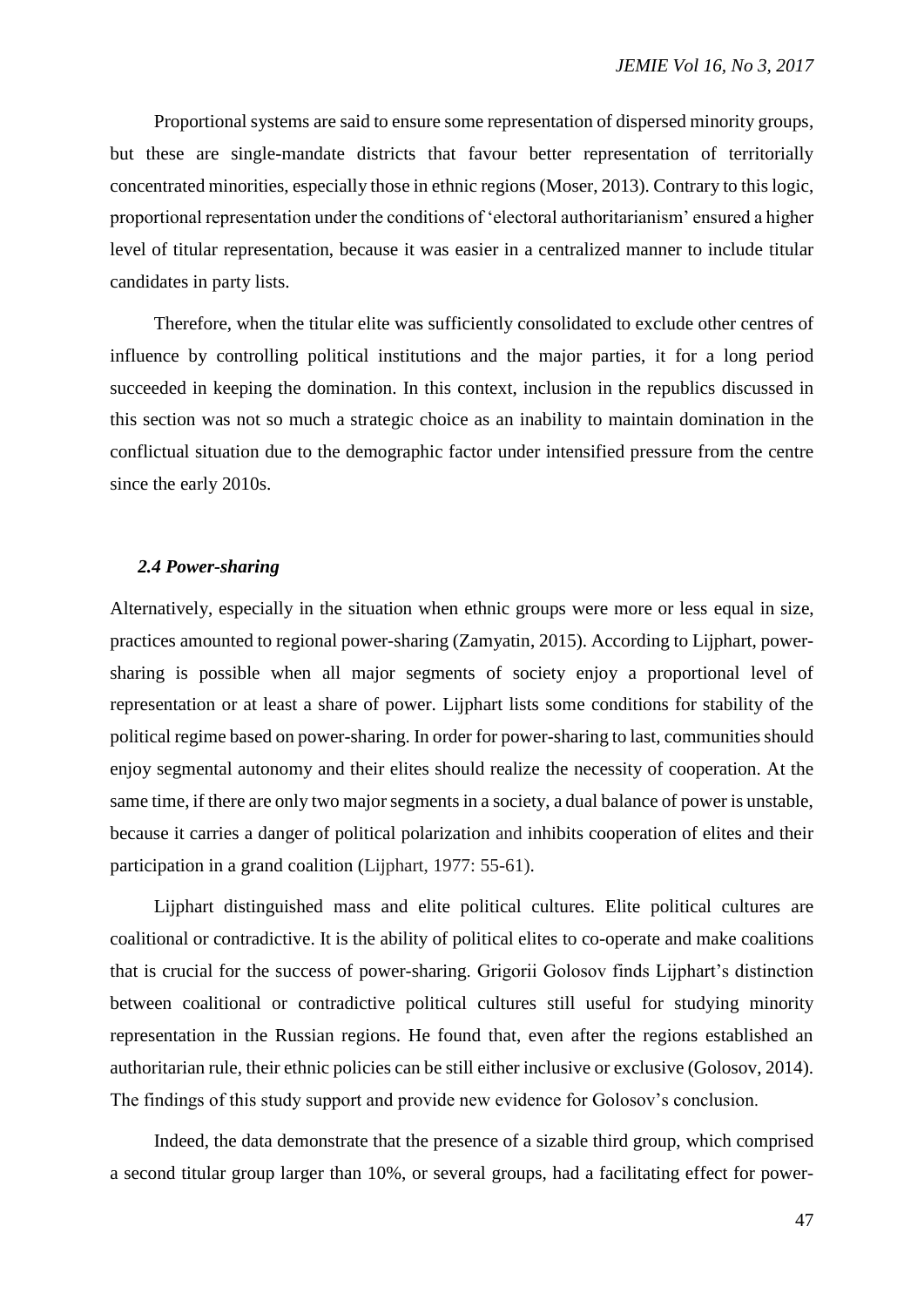sharing solutions. Among the republics with a significant third group, Karachay-Cherkessia and Kabardin-Balkaria have two titular groups. In Karachay-Cherkessia, following the informal practice, a Karachay holds the presidential post, a Circassian the post of the government head and ethnic Russians those of the vice-president and the chairman of legislature. The same practice was followed in Kabarin-Balkaria and Dagestan (Tishkov and Stepanov, 2013a: 45, 53, 90-91). Dagestan is exceptional for its tradition of power shared among the 'peoples of the republic', which means the nearly proportional level of representation of the four largest groups, Avar, Dargin, Kumyk and Lezgin. The numerous demographically smaller groups tend to be somewhat underrepresented, while smaller groups are much less represented.

Dagestan, Karachay-Cherkessia and Kabardin-Balkaria make the core of the group of republics with power-sharing. A common feature of the political situation in these republics that contributes to the drive for power-sharing along ethnic lines is the presence of ethnic conflicts, that is, of those conflicts that have not taken shape of institutional or intra-elite confrontation and where conflict sides are categorized in terms of ethnic groups.

In addition, the data on representation in Sakha (Yakutia) also matches the indicators of power-sharing, but in this republic the situation evolved from that of titular domination. The share of the Yakuts dropped from its peak of 73.1% in parliament and 70% in government in the late 1990s to, accordingly, 57.4% and 58.3% (Drobizheva, 2003; Ochirova, 2011: 141). Nowadays the Yakuts compose more than half of the republic's population due to outflow of non-titular groups from the North. There is no single significant third group, but there are several small numbered indigenous peoples that are politically underrepresented.

Mari El and Mordovia also have split titular groups, but the cleavages are not that deep. The leadership co-opts less powerful groups. Lijphart's scheme helps to explain why powersharing proved unstable in such cases, as Mari El, where more or less equally sized groups entered a competition race and neither the small Hill Mari nor Tatar community provided a stabilizing effect. It seems the presence of non-titular groups under 10%, as the Tatar communities in the neighbouring Finno-Ugric republics, had no noticeable impact. At the same time, underrepresentation of the Tatar community with the magnitude of 25% in Bashkortostan provoked a conflict. Sometimes the third group sided with the titular and sometimes with the Russian counterparts.

In some cases of power-sharing, in Altay, Mordovia, Komi, titular elites were only 'minority shareholders', which places these republics on the margin with inclusion. In these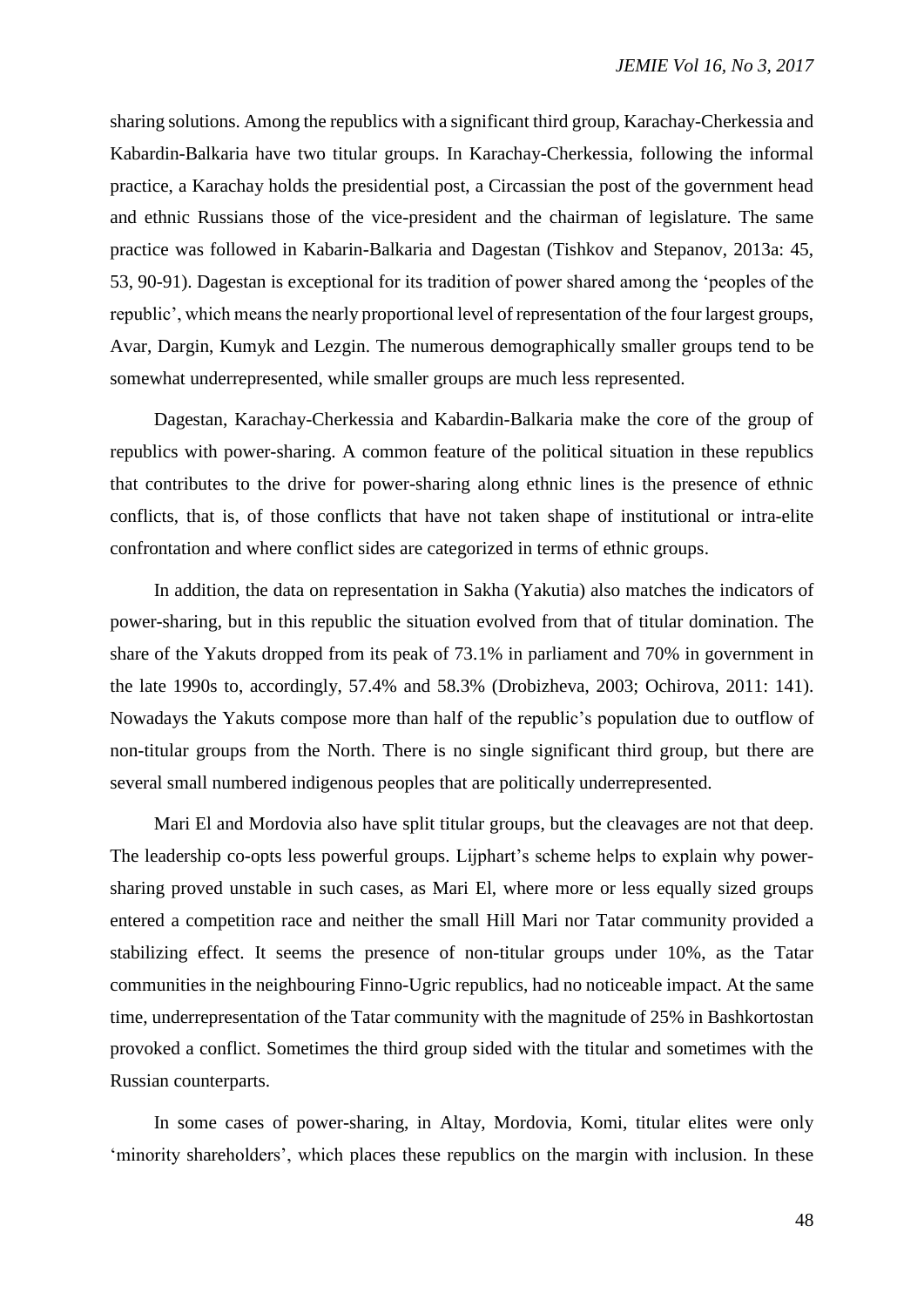republics, titular representation in regional assemblies, even if sometimes nearly proportional, was low due to the demographic distribution of groups. Titular elites were, nevertheless, included among the ruling group in the executive branch of power. The terms of this executive power-sharing with regard to its ethnic aspects depended on many factors. Success of titular elites depended on their ability to co-operate with other segments of elites. Most of their demands for the establishment of ethnic institutions were not included in the elite pact. The Russian elites were unwilling to grant ethnic institutions, which could be used instrumentally by titular elites to take hold of power and engage in further ethnic mobilization. However, the Russian elites had to make in the process of regime consolidation at least some concessions to titular elites. These were framed not as institutions but as practices often connected to symbolic recognition.

Finally, Kalmykia and Buryatia are the republics with the Buddhist titular groups. The titular group in Kalmykia is in the majority, outnumbering ethnic Russians in the republic by almost two times and making a proportional share among urban dwellers in the capital city. The case of Buryatia is at the margin of power-sharing, where the titular group was significantly overrepresented. Titular elite used to have the leading role in the republic, although its overrepresentation rather reflected a higher share of Buryats among municipal elites. In absolute terms, the two largest groups are represented nearly equally in parliament. However, in 2007 the Kremlin directly interfered and insisted on the appointment of an 'outsider', an ethnic Udmurt, to the post of the head of the republic, which was previously occupied by an ethnic Buryat. The appointee included many ethnic Russians in the government, which shifted the balance towards prevalence of the regional Russian elite.

# *2.5 Political regime types*

Variation in economic, cultural and identity structures to some extent explains the representation patterns, but these are mediated though political structures. In this section, I will invoke another set of variables revealing the impact of regional political regimes, which Rostislav Turovsky defined as 'interrelated constellations of political actors and institutions existing in a specific territory'. He suggested focusing in exploration of regional political regimes on the dichotomies of 'autonomy-dependence', 'democracy-authoritarianism', 'monocentric-polycentric' and 'consolidation-competition' (Turovsky, 2010: 19-20). I will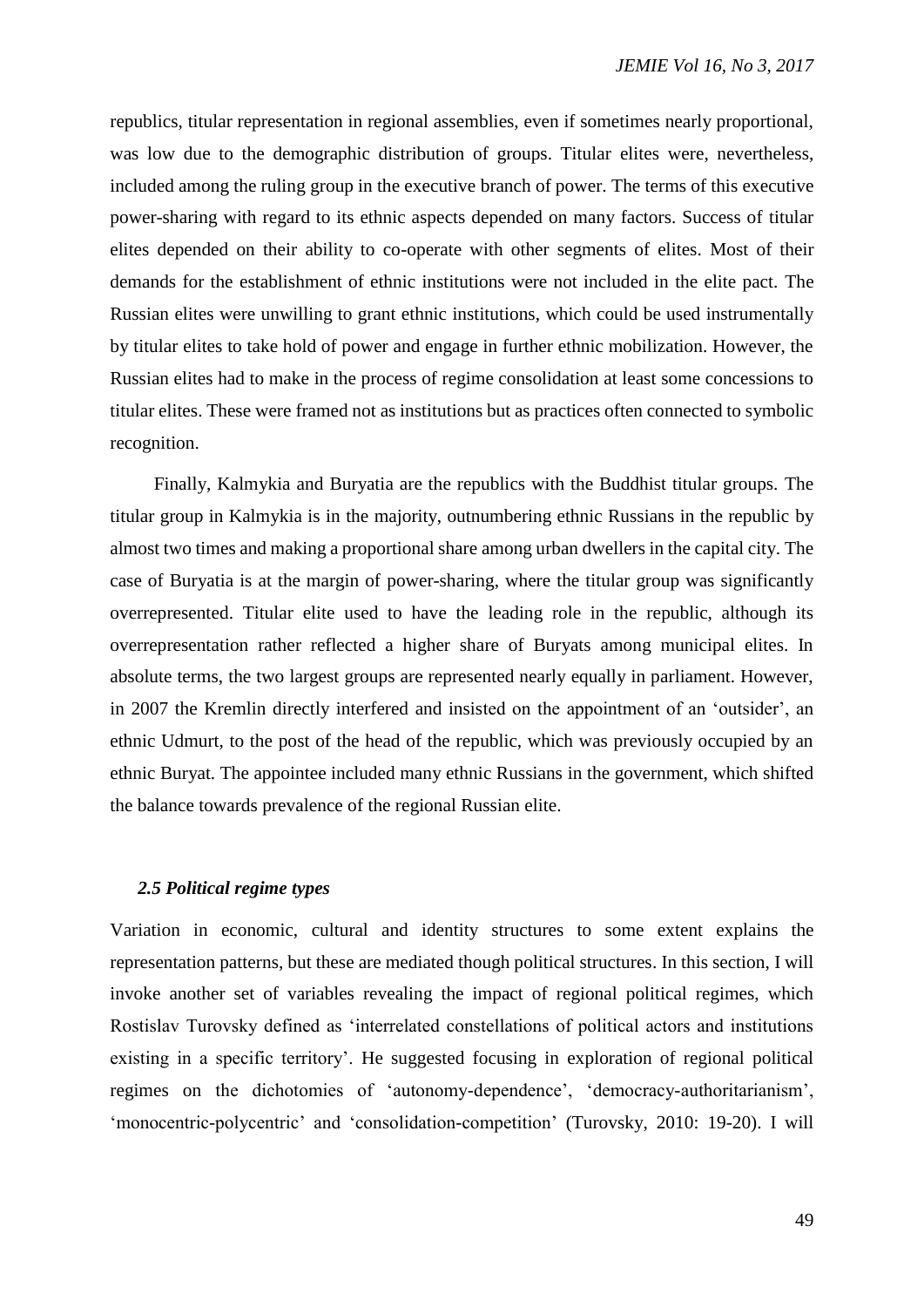pinpoint the correlation of these parameters with the patterns of ethnic representation, leaving testing these conjectures for a further study.

A higher level of autonomy from the centre does not correlate with ethnic representation, because the latter was an outcome of regional developments and not of centre-periphery relations. The re-establishment of the 'power vertical' resulted in significant undermining of self-governance of all republics. Nevertheless, some politically or economically strong republics, for example Tatarstan and Chechnya, continue to enjoy *de facto* a stronger standing vis-a-vis the Kremlin that was expressing itself, inter alia, in continued practices of clientelism. Since 2010, the Kremlin's interference in some republics directed at increase of their dependence sometimes also signified the end of titular domination.

Scholars sometimes argued that ethnic republics with the dominant titular elites are usually more authoritarian than 'non-ethnic' regions (Turovsky, 2010: 22). However, the studies that take the number of effectively represented political parties as an indicator, by the absence of ethnic parties and dispersion of ethnic candidates among the parties, cannot stand for the interplay between ethnicity and democracy. Results of complex studies that take into account several indicators do not provide evidence for any significant correlation between the regional democracy rating and ethnic representation (Petrov and Titkov, 2013).

Monocentrist or polycentrist regimes are defined by the separation of powers between branches of authorities. While the principle of power separation was undermined in all regions, its extent varied. In a monocentric regime, the dominant actor typically presides over a hierarchical structure. The hierarchy did not correlate with the patterns of ethnic representation in legislative and executive authorities as well as municipalities across the republics.

The institutionalized conflicts between the ruling group and opposition, or between branches of power are more visible to the public than intra-elite conflicts. Yet, it is competition between the elite segments that characterizes the actual decision-making process. The number of the centres of political influence determined the level of political competition. The scenarios of the regime consolidation depended on consensual and conflictual regime types (Golosov, 2014), whether the dominant actor tolerated existence of other power centres or attempted to eradicate them. Imposing consolidation, the dominant actor typically took into account the ethnic dimension and provided non-dominant elites with a share of the republican pie. Those ruling groups, who achieved domination through the conflict, had no incentive in sharing power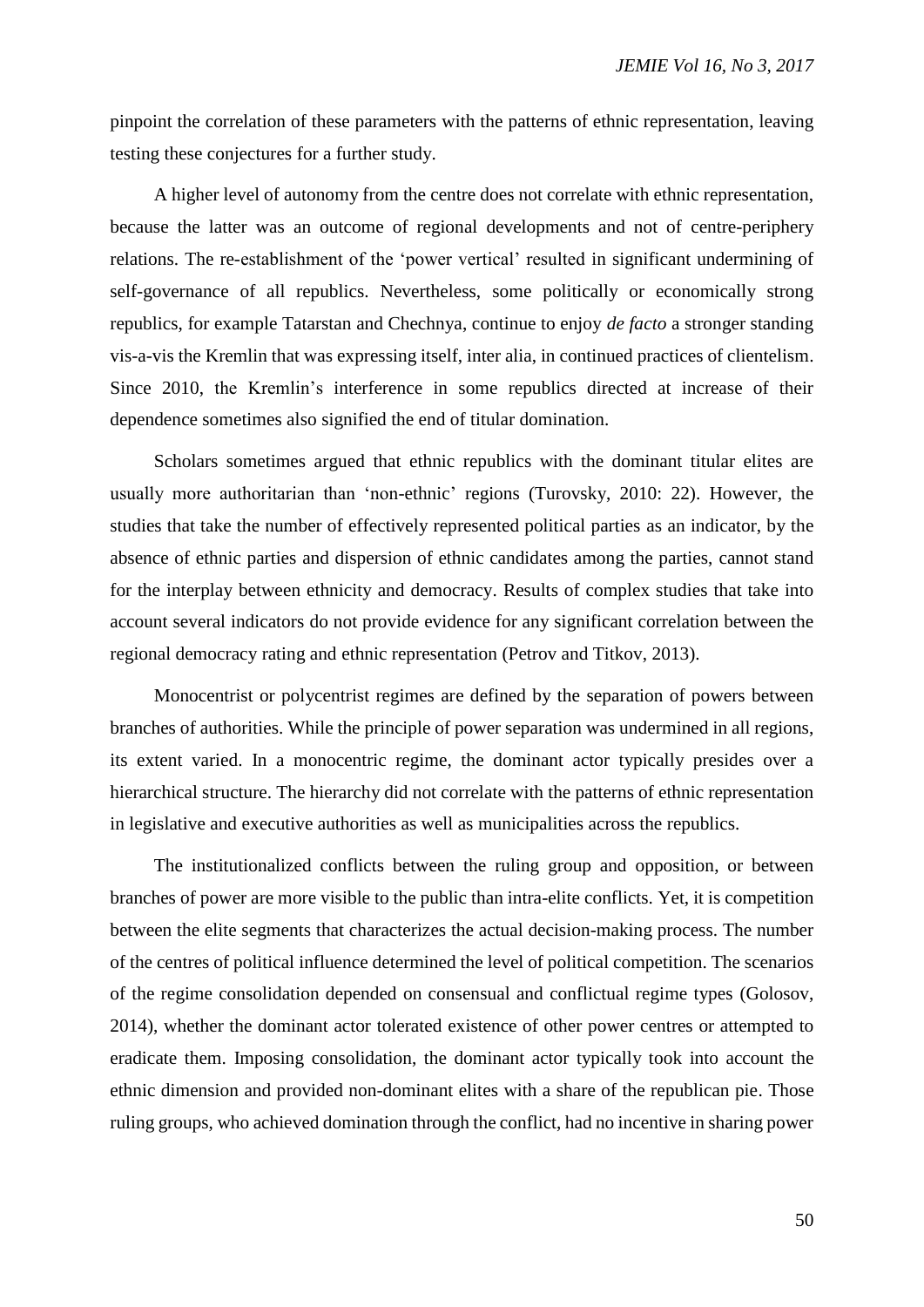with the defeated elite segments. Regional power-sharing and ethnic domination as the political outcomes seem to have correlated with consensual and conflictual types of regimes.

## **Conclusion**

Some scholars have pointed out the unexpectedly underwhelming role of ethnicity in post-Soviet Russian politics (Gorenburg and Giuliano, 2012). The findings of this study point at ethnic representation as a relevant practice for the formation of the republics' officialdoms under the authoritarian regime, which is hard to detect from the institutionalist approach. The regional arrangements remain the key solutions to the challenge of diversity also after the demise of federalism.

What were the patterns of representation? In the early 1990s, the Soviet legacy of ethnically balanced appointments sustained a degree of power-sharing (Zamyatin, 2015: 355- 357). Russia ended up in an institutional design that established super-presidentialism. Notably, it seems to be an outcome of the similar institutional design in regions that the ethnic background of the head of the republic always correlated with prevalence. The institutional design determined scenarios of regime consolidation under authoritarian tendencies. With the stabilization of political institutions in the mid-1990s, the dominant elite segment in the republics with one group larger than other(s), titular or Russian, tended to become overrepresented among the ruling group. The regime consolidation often signified the domination and marginalization of counter-elites or at least a common prevalence of one ethnic group in the republic's leadership.

Alternatively, especially if ethnic groups were more or less equal in size and power, it was impossible to win with the help of ethnic mobilization of one group. In that case, imposed consolidation typically included co-optation of counter-elite. As a compromise, the major groups were likely to be provided a share of power or, at least, included in power coalitions. Therefore, it is remarkable that the consensual or conflictual regime types seem to have relied on the approaches either of domination of the titular or Russian elites or of power-sharing between larger ethnic segments of regional elites in most republics. The establishment of regional varieties of an authoritarian regime have not principally brought change in the two scenarios.

Why might these patterns have emerged? In line with the institutionalist account, the elites were largely restricted by structural factors such as the ethnic structure of the republics.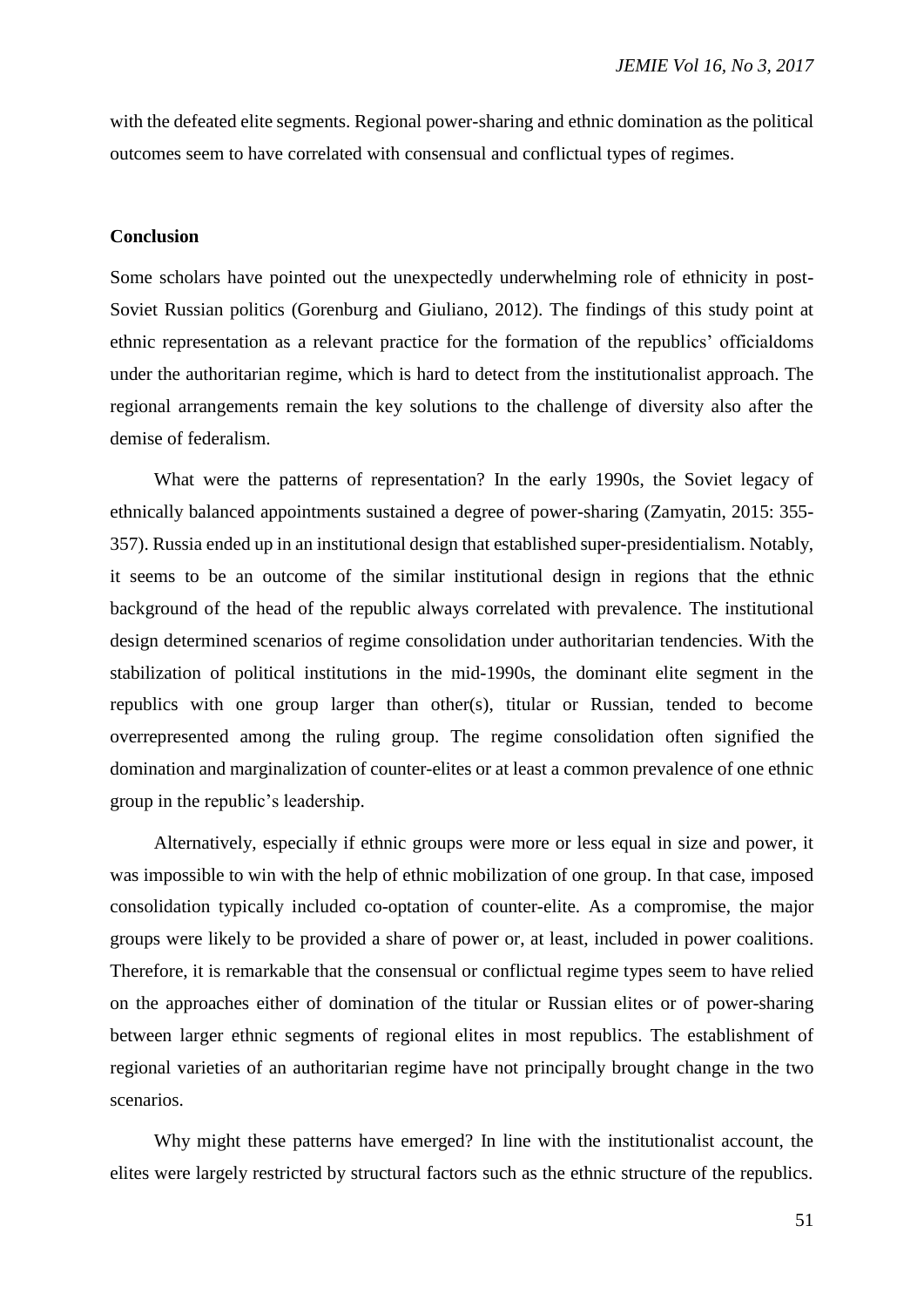While demography on its own was not a good predictor, it had significance in correlation with other variables. Absolute domination became a default setting due to demographic factors. Relative domination of titular groups was established in the conditions of their numerical majority in the population in correlation with their proportional or higher share among the urban dwellers. At that, the presence of the religious cleavage in the republics titled after the Muslim groups typically signified deeper ethnic divides and a lower level of intercommunal trust and inspired the 'winner-takes-all' strategy. Titular domination over the republic's leadership, with some exceptions, was maintained well into the 2010s. Regional Russian domination in relation to titular groups was sustained under the cross-cutting ethnic-religious and social cleavages in the case of significant Russian majority among urban dwellers. The presence of a third group and ethnic conflict situations involving more than two titular groups contributed to powersharing especially in the three most diverse republics of the North Caucasus.

With the curtailment of regional self-governance, it became more difficult to sustain regional power-sharing, because the conditions for consensual decision-making were undermined. Some republics drifted through conflict in the direction of domination usually of the regional Russian elites as, for example, in Mari El. So far, the Kremlin supported regional Russian domination in some republics and tolerated power-sharing arrangements in some other republics, expecting the regional elites to deliver votes and provide for political stability. At the same time, the change of republic's chief officials under the Kremlin's pressure invoked the shift from titular domination to inclusion of the regional Russian elites in a few cases, notably in Tatarstan and Bashkortostan. In general, the mixed approach to diversity management within the formally retained federal framework provided flexible tools that the leadership employed depending on the situation in republics.

#### *References*

Bieber, Florian. 'Power-Sharing at the Governmental Level'. In *Political Participation of Minorities: A Commentary on International Standards and Practice*, ed. M. Weller and K. Nobbs, 414-433. Oxford: Oxford University Press, 2010.

Drobizheva, Leokadia. *Sotsialnye problemy mezhnatsionalnykh otnoshenii v postsovetskoi Rossii*. Moscow: RAS Institute of Sociology, 2003.

Galliamov, Rushan. *Elita Bashkortostana: politicheskoe i konfessionalnoe izmerenie*. Kazan: Institute of History of the Tatarstan Academy of Sciences, 2006.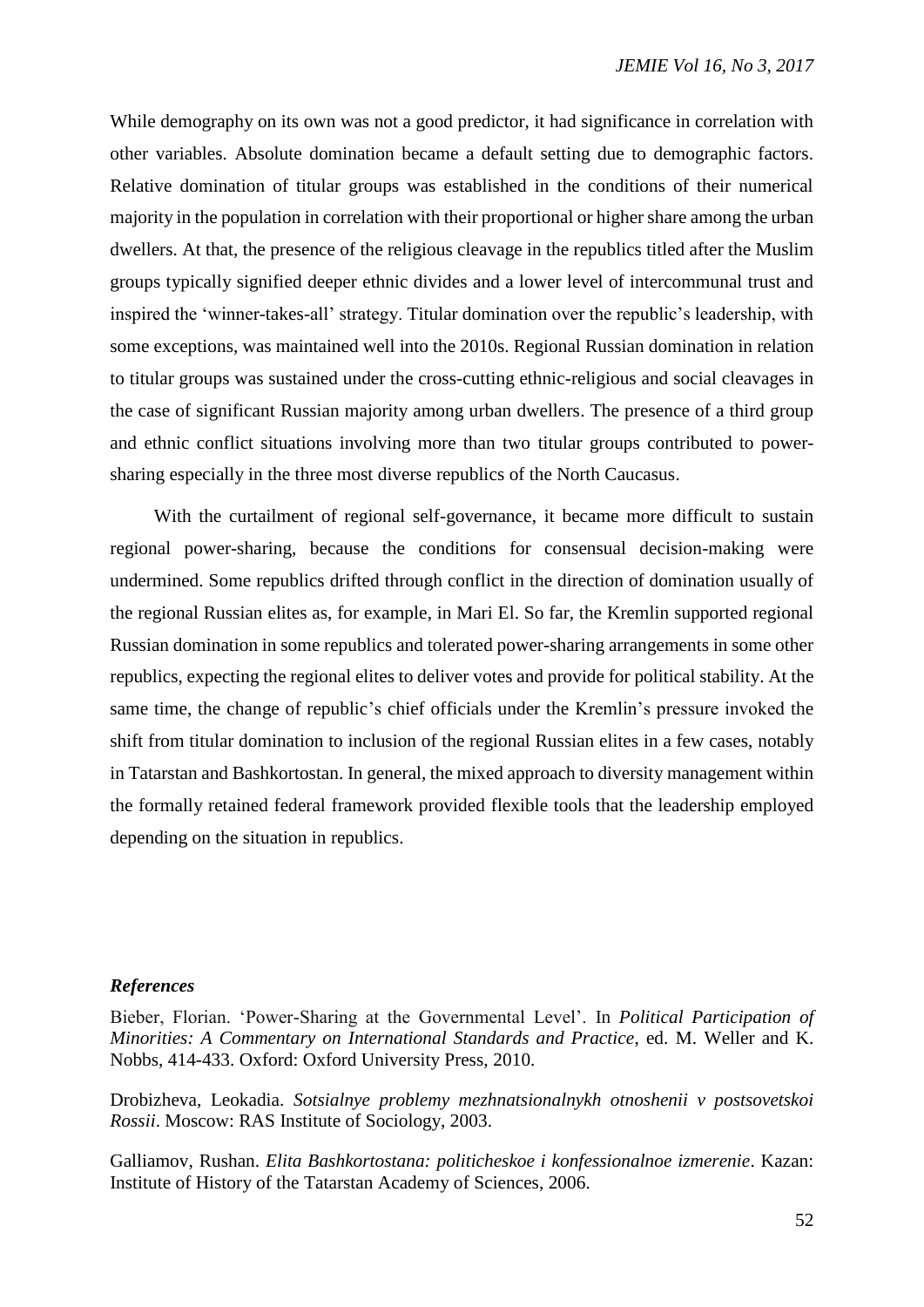Golosov, Grigorii. 'The Representation of Ethnic Muslims in Russia's Regional Legislative Assemblies'. *Journal of Eurasian Studies* 3(2) (2012): 93-105.

\_\_\_\_\_. 'Russia's Muslims and Electoral Participation: A Comparative Analysis of Regional Patterns'. *Islam and Christian–Muslim Relations* 25(2) (2014): 211-229.

Gorenburg, Dmitry, and Elise Giuliano. 'The Unexpectedly Underwhelming Role of Ethnicity in Russian Politics, 1991-2011'. *Demokratizatsiya* 20(2) (2012): 175-188.

Horowitz, Donald. *Ethnic Groups in Conflict*. Berkeley and Los Angeles: University of California Press, 1985.

Ivanov, Evgenii. 'Etnichnost i vlast'. *Moskva: Zhurnal russkoi kultury* 10 (2007): 164-169.

Kosikov, Igor, ed. *Respubliki Severnogo Kavkaza: etnopoliticheskaia situatsiia i otnosheniia s federal'nym tsentrom*. Moscow: Maks Press, 2012.

Lijphart, Arend. *Democracy in Plural Societies: A Comparative Exploration*. New Haven: Yale University Press, 1977.

McGarry, John. 'Ethnic Domination in Democracies'. *Political Participation of Minorities: A Commentary on International Standards and Practice*, ed. M. Weller and K. Nobbs, 35-71. Oxford: Oxford University Press, 2010.

Moser, Robert. 'Ethnic Federalism, Electoral Systems, and the Representation of Ethnic Minorities: Evidence from Russia'. *Managing Ethnic Diversity in Russia*, ed. O. Protsyk and B. Harzl, 215-237. Abingdon: Routledge, 2013.

Ochirova, Viktoriia. 'Etnicheskii sostav politicheskikh elite polietnicheskikh regionov Rossii'. *Vestnik Buriatskogo Gosudarstvennogo Universiteta* 14 (2011): 139-144.

O'Leary, Brendan. 'The Logics of Power-Sharing, Consociation and Pluralist Federations'. In *Settling Self-determination Disputes: Complex Power-sharing in Theory and Practice*, ed. M. Weller and B. Metsger, 47-58. Leiden and Boston: Martinus Nijhoff Publishers, 2008.

Petrov, Nikolai, and Aleksei Titkov. *Reiting demokratichnosti regionov Moskovskogo tsentra Karnegi: 10 let v stroiu*. Moscow: Carnegie Endowment for International Peace, 2013.

Pitkin, Hanna. *The Concept of Representation*. Berkeley: University of California Press, 1967.

Romanov, Mikhail and Valerii Stepanov, eds. *Natsionalnyi vopros v rossiiskoi obshchestvennopoliticheskoi zhizni (Rezultaty obshcherossiiskogo sotsissledovaniia).* Moscow: Public Chamber of the Russian Federation, 2013.

Salagaev, Aleksandr, and Sergei Sergeev. 'Regionalnaia elita Respubliki Tatarstan: struktura i evoliutsiia'. *Politiia* 2 (69) (2013): 74-85.

Shabunin, Dmitrii. 'Chuvashskaia Respublika'. In *Regiony Rossii. Chronika i rukovoditeli.* Vol. 8. *Respublika Mari El, Chuvashskaia Respublika, Respublika Bashkortostan*, ed. K. Matsuzato, 119-211. Ekaterinburg: Ural University, 2003.